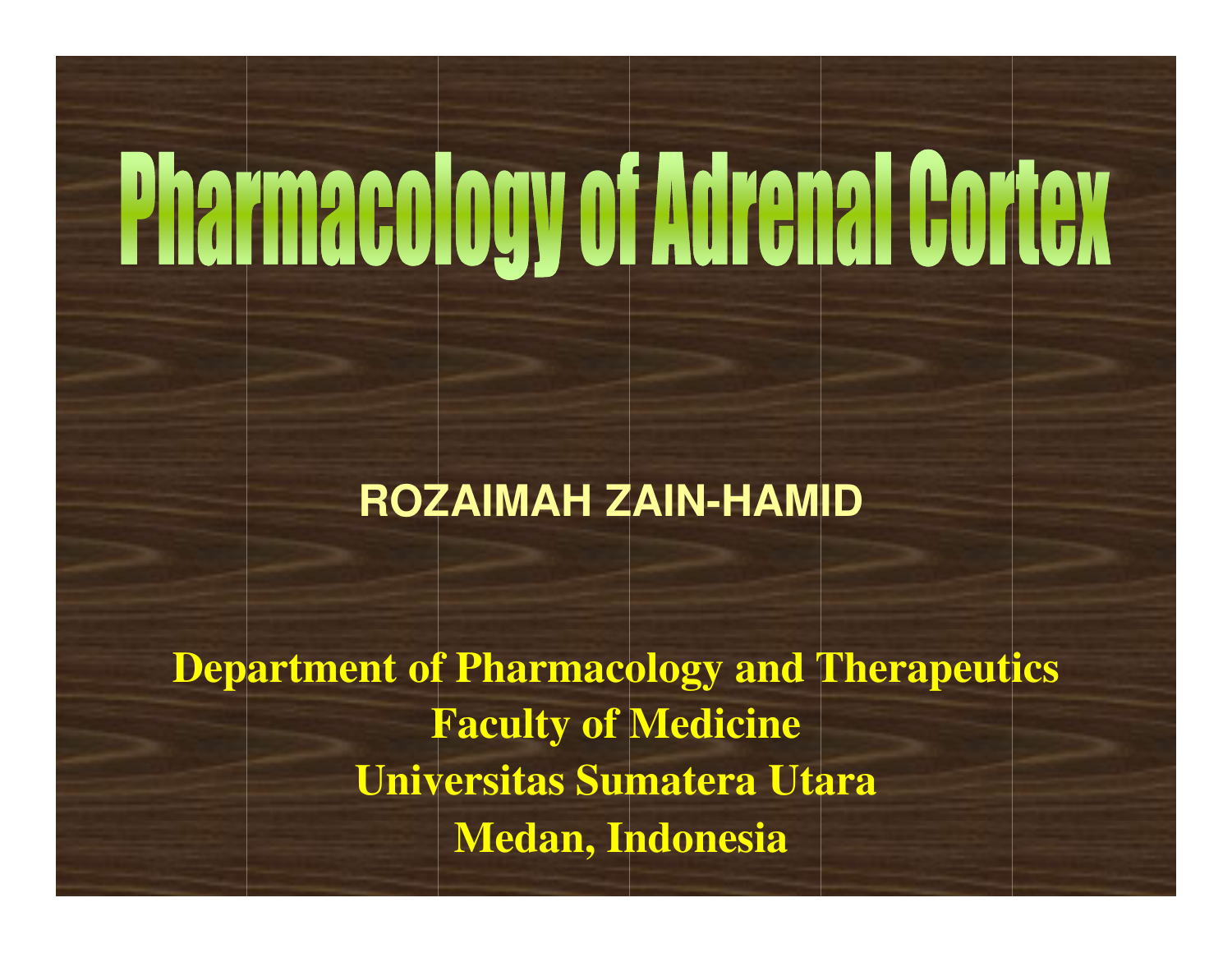### **ADRENOCORTICOSTEROID**

♦**Glucocorticoid (hydrocortisone)intermediate in metabolismprocess**

♦ **Mineralocorticoid (aldosterone)Na & water retention & Influenced by angiotensin**

♦ **Testosterone & estrogen secretion**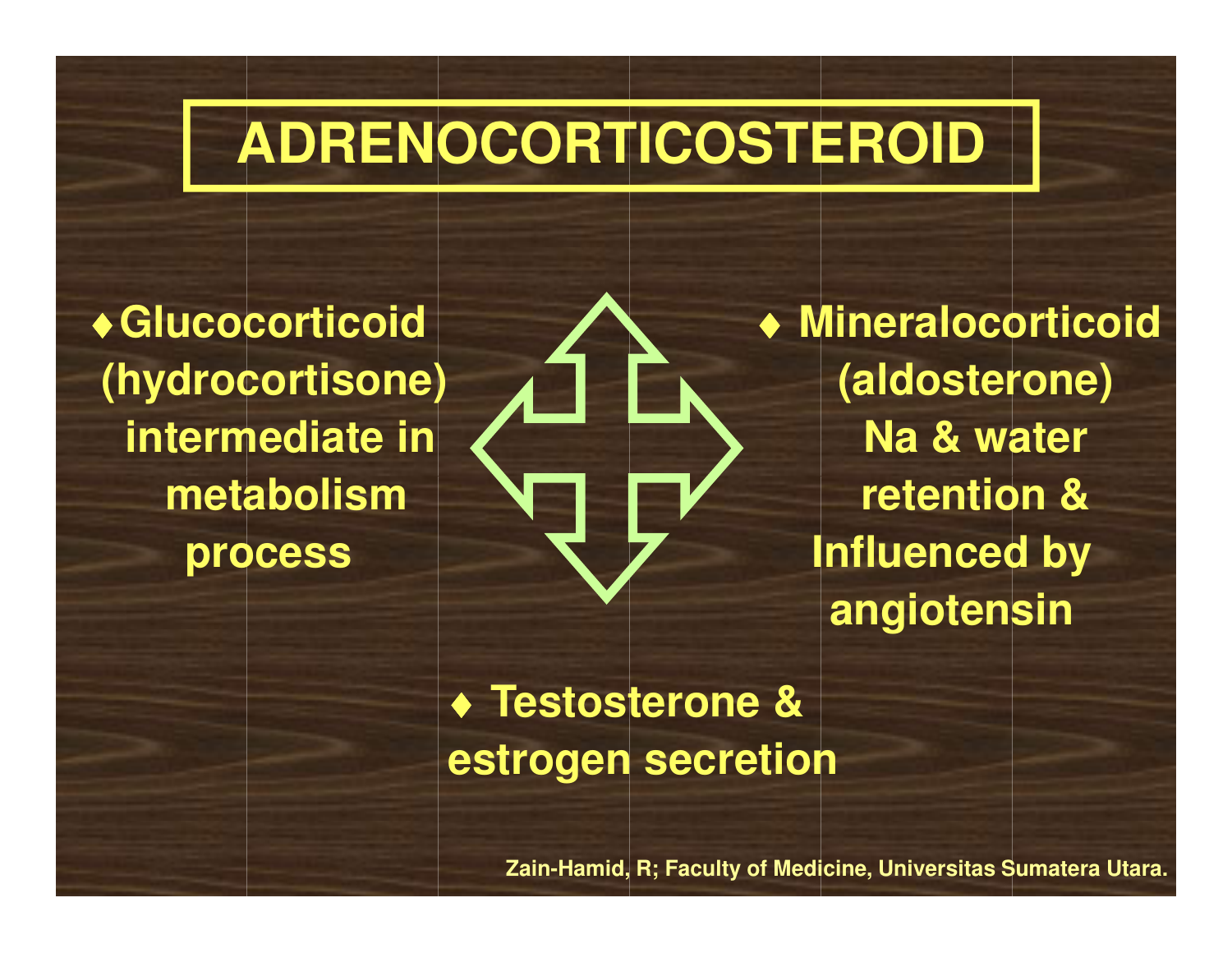### **ADRENOCORTICOSTEROID**

DIAGNOSTIC:Adrenal gland disfunction

THERAPY:♦ Inflammation process ♦ Disturbancies of immunologic process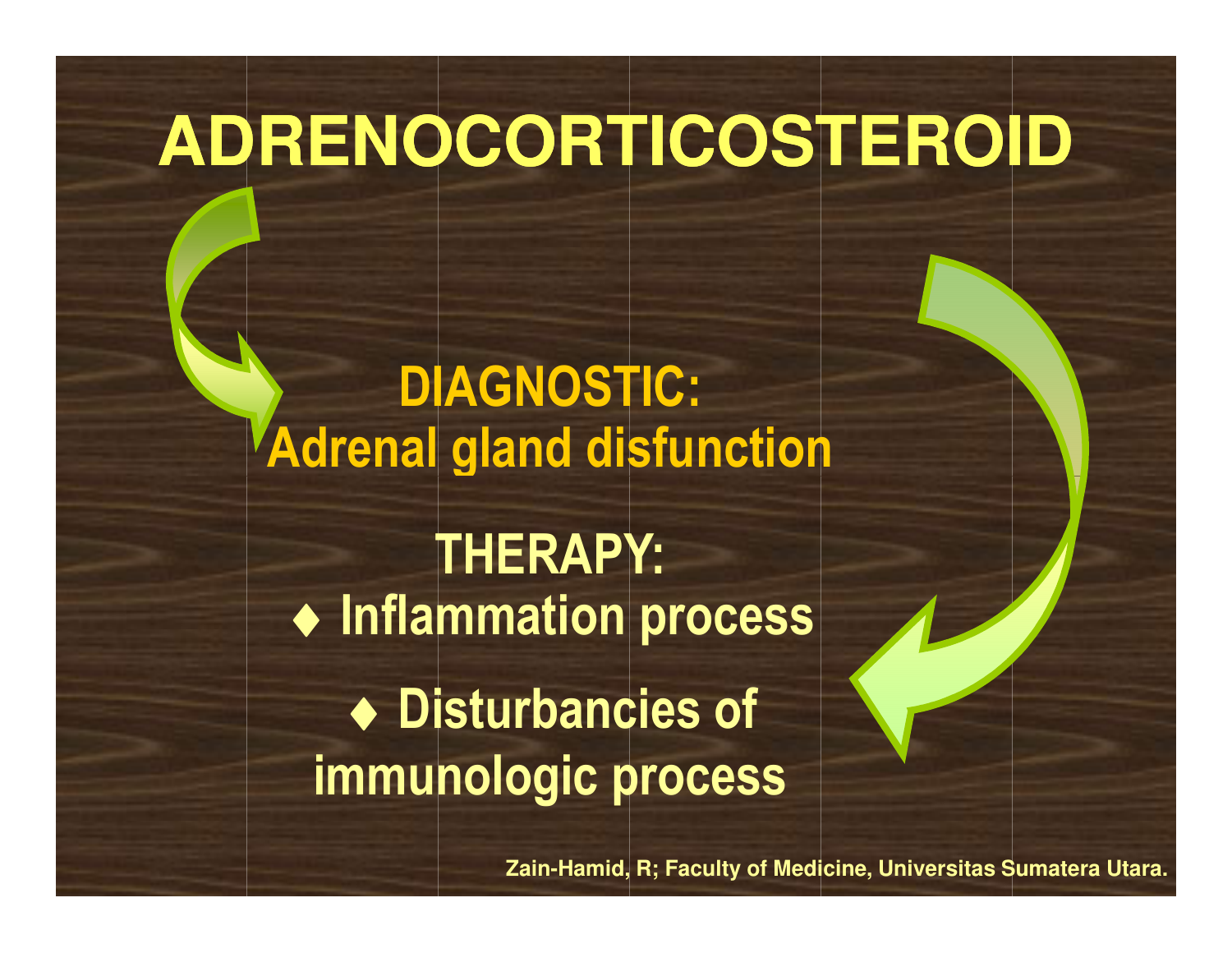#### PHARMACOKINETICSGLUCOCORTICOID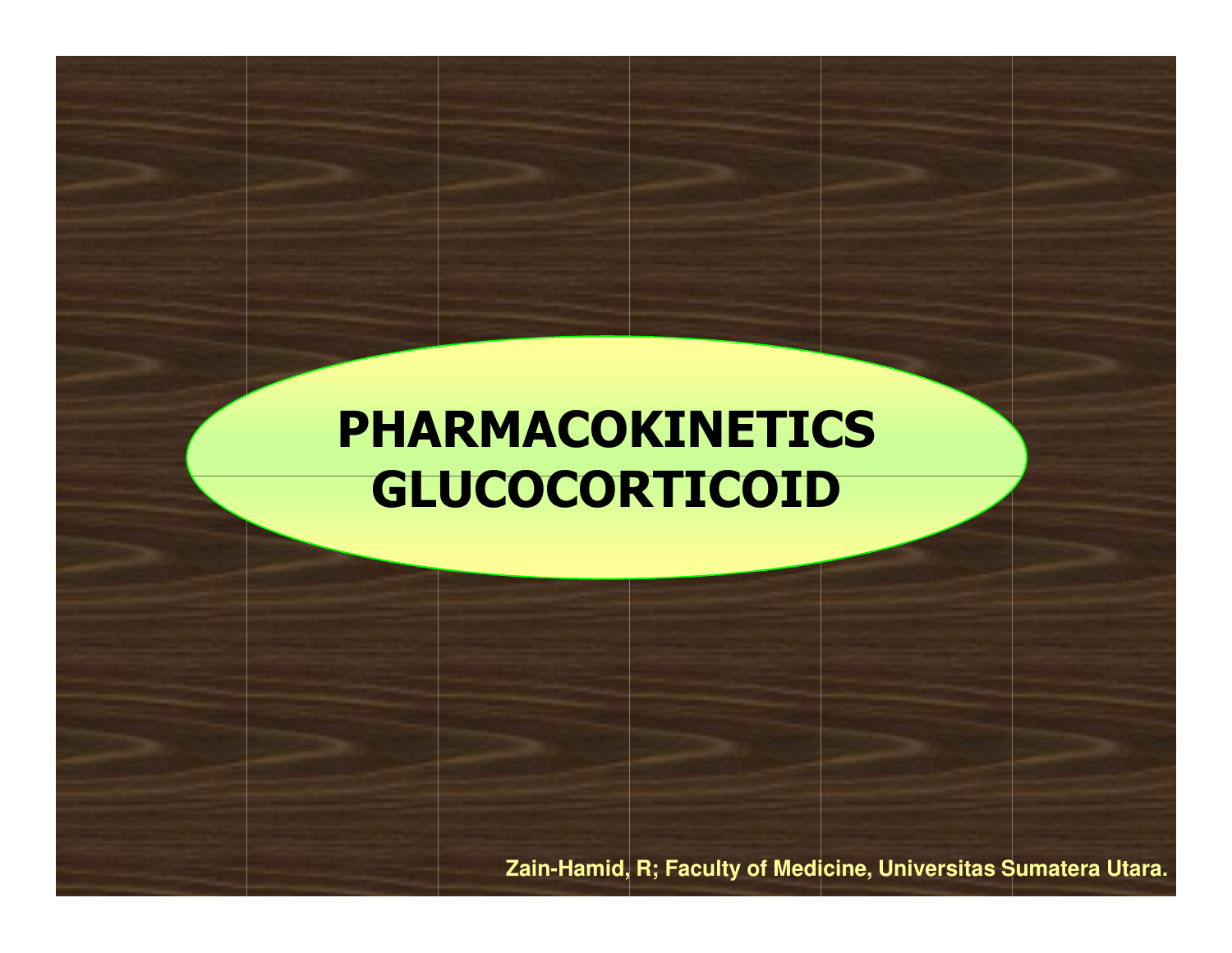**GLUCOCORTICOIDCortisol (hydrocotisone)**Pharmacokinetic : **Synthesized from cholesterol 75 % : Corticosteroid-binding globulin (**<sup>α</sup> **2-globulin) 25 % : free form & 5 %: loosely bound to albumin(effect on target cells )Cortisol is secreted 10-20 mg daily<br>
Cortisol is secreted 10-20 mg daily ("Circadian rhythm" )**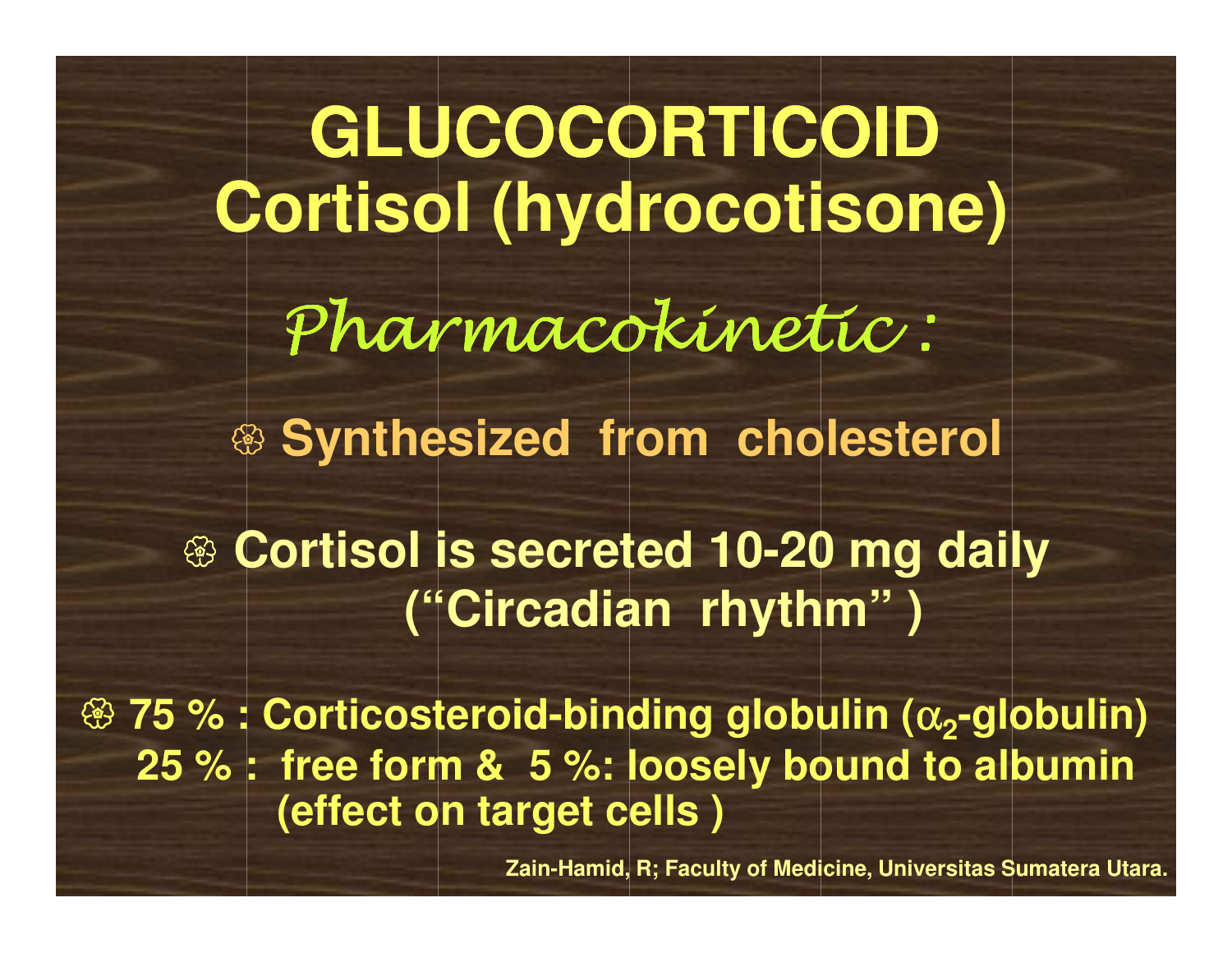Pharmacokineticeroi **GLUCOCORTICOID(Cortisol : hydrocotisone) <sup><sup><sup>3</sup> Synthetic corticosteroid (dexamethasone) :**<br>
sering to albumin</sup></sup> **>>> bound to albumin Only 1 % of cortisol is secreted unchanged in the urine t ½ : 60 – 90 minutes, could be longer : >>> cortisol administration, stress, hypothyroidsm & liver diseaseZain-Hamid, R; Faculty of Medicine, Universitas Sumatera Utara.**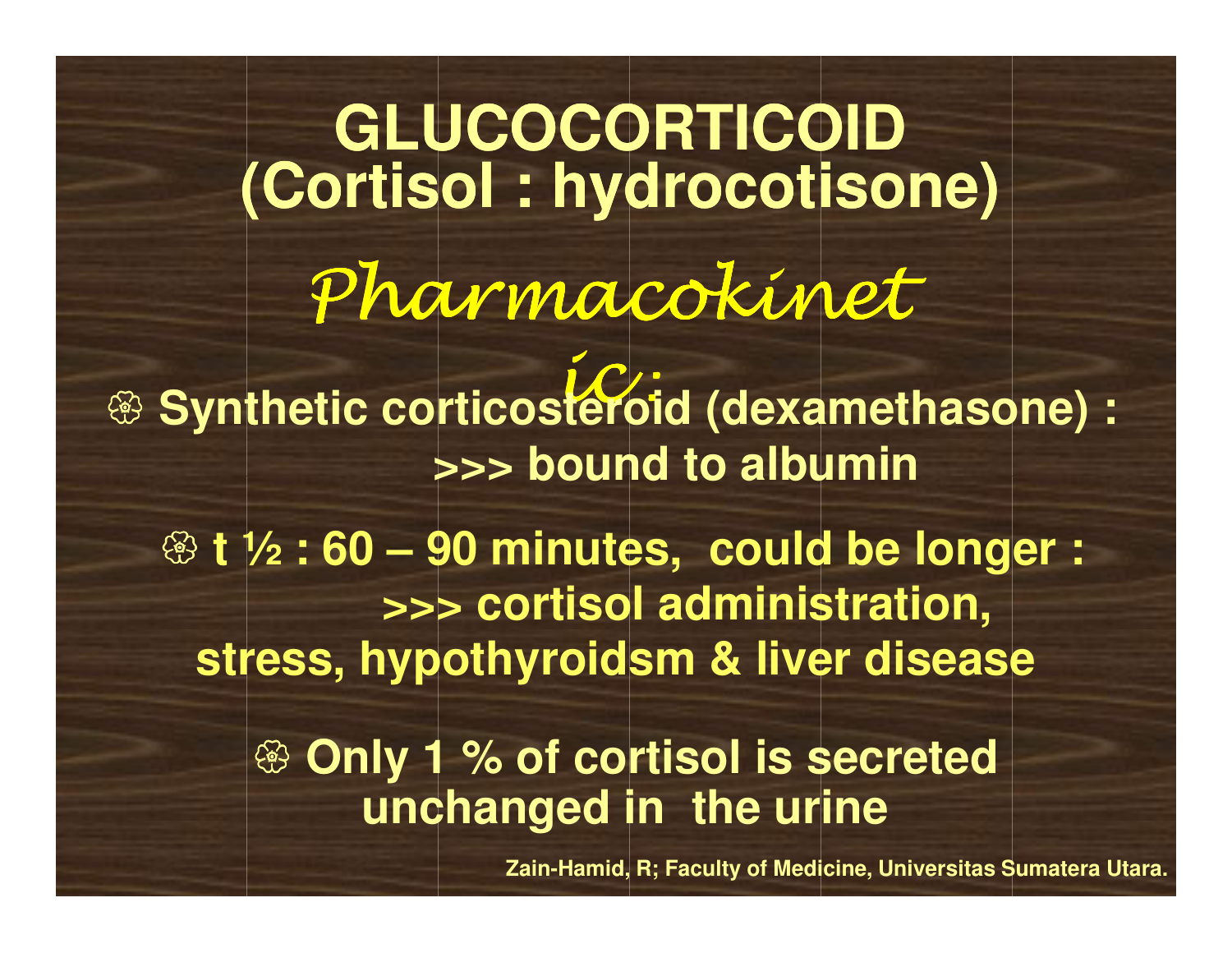#### PHARMACODYNAMICSGLUCOCORTICOID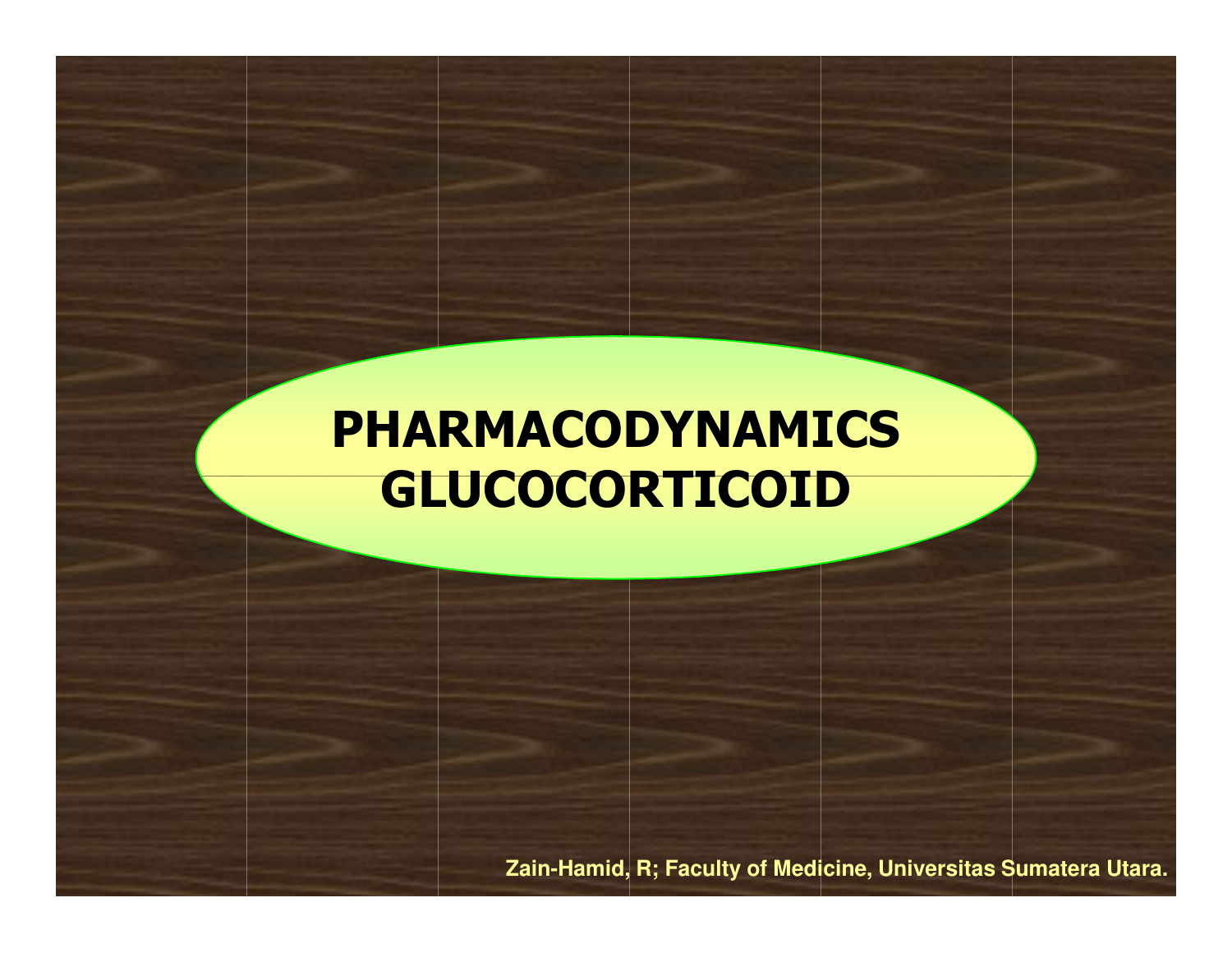### **SteroidCell membraneSteroid: receptor complexNuclear membraneSteroid:**receptor<br>complex **Acceptor Mechanism of action of steroid hormoneReceptorChromatin**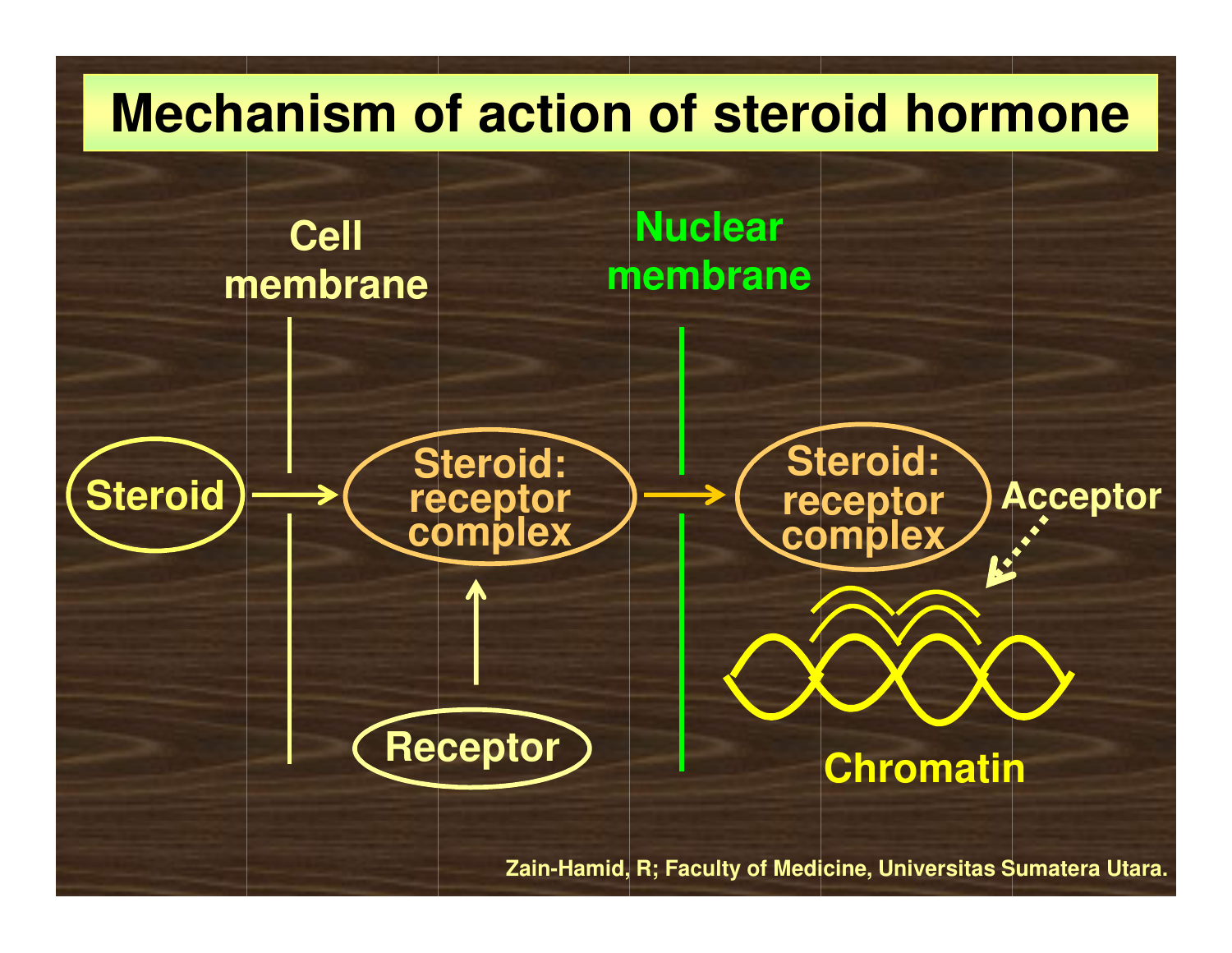**GLUCOCORTICOID(Cortisol : hydrocotisone)**Pharmacodynamic :

**Physiologic effects (homeostasis)**

**Metabolic effects**

**Catabolic effects**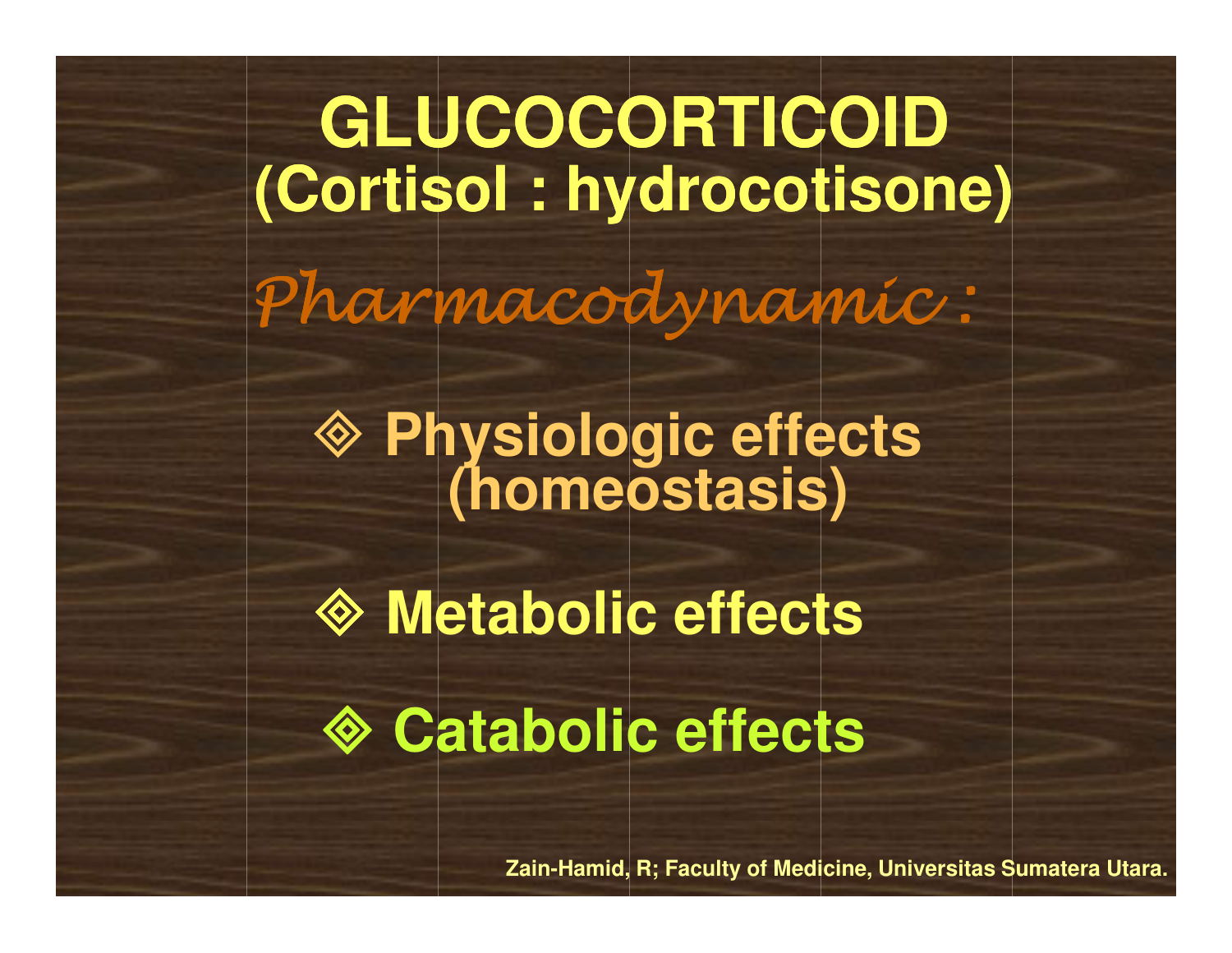**GLUCOCORTICOID(Cortisol : hydrocotisone)**Pharmacodynamic :

 **Anti-inflammatory Immunosuppresant Effects on the development of the fetusEffects on the nervous system Increase platelets & red blood cells**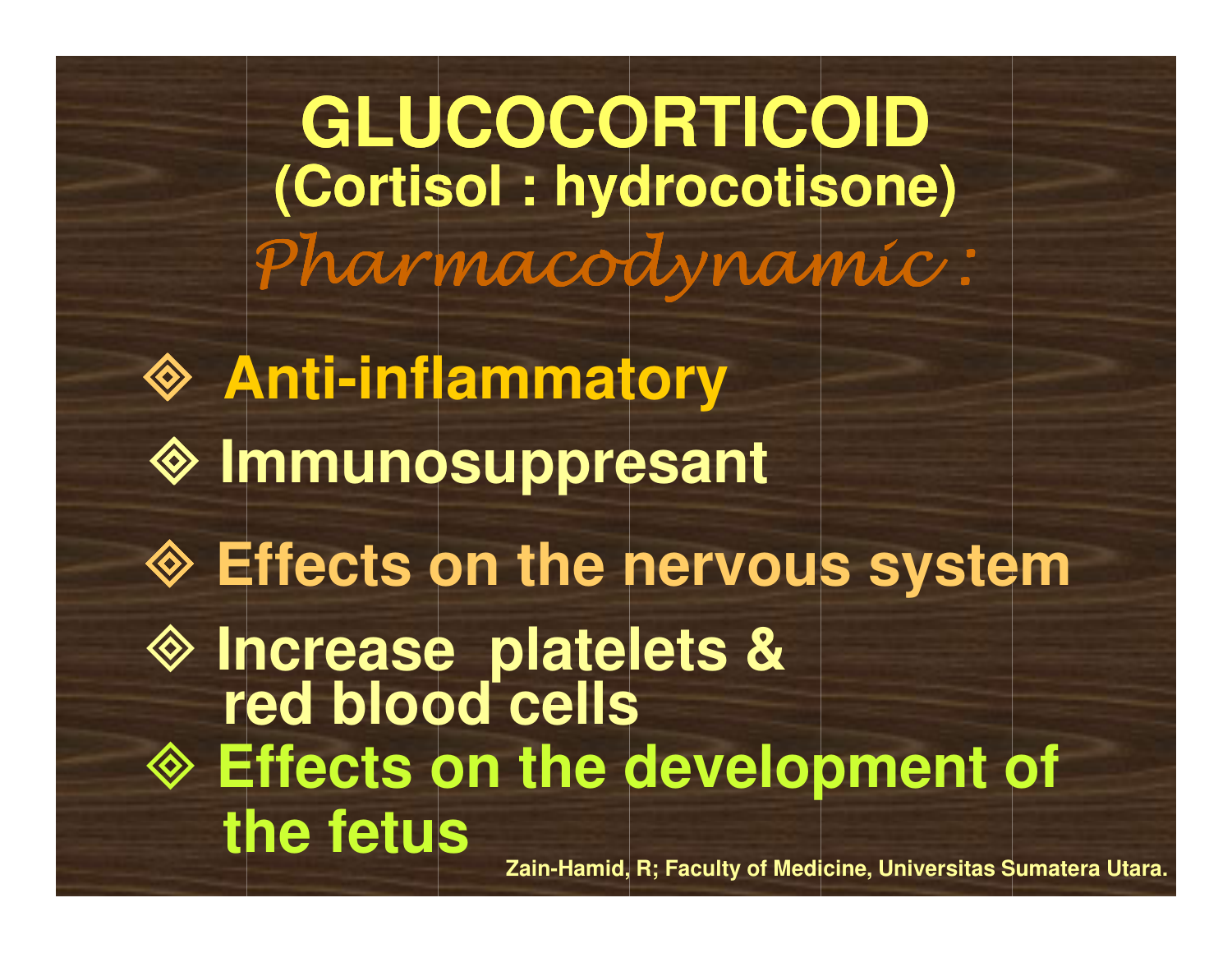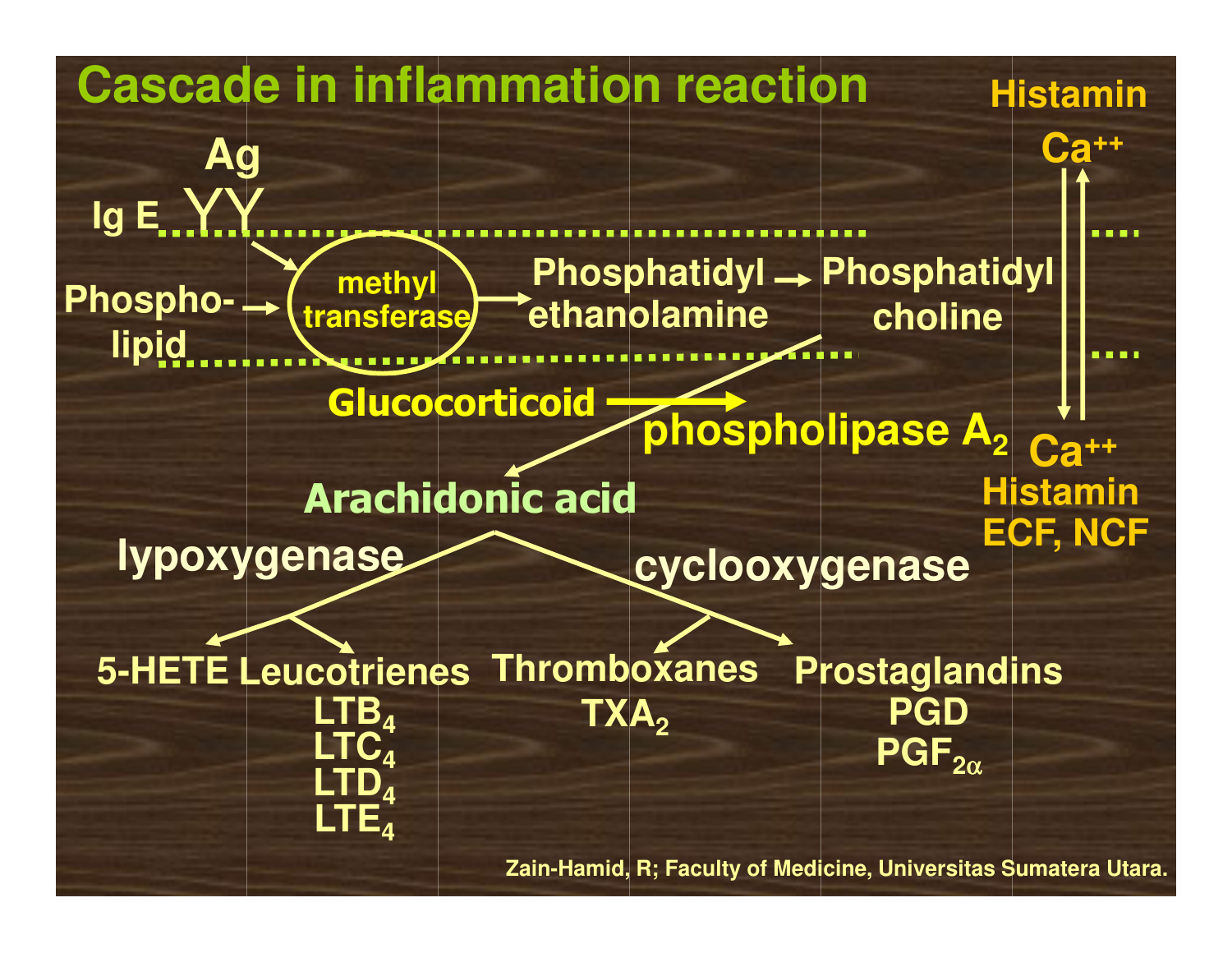#### CLINICAL PHARMACOLOGYGLUCOCORTICOID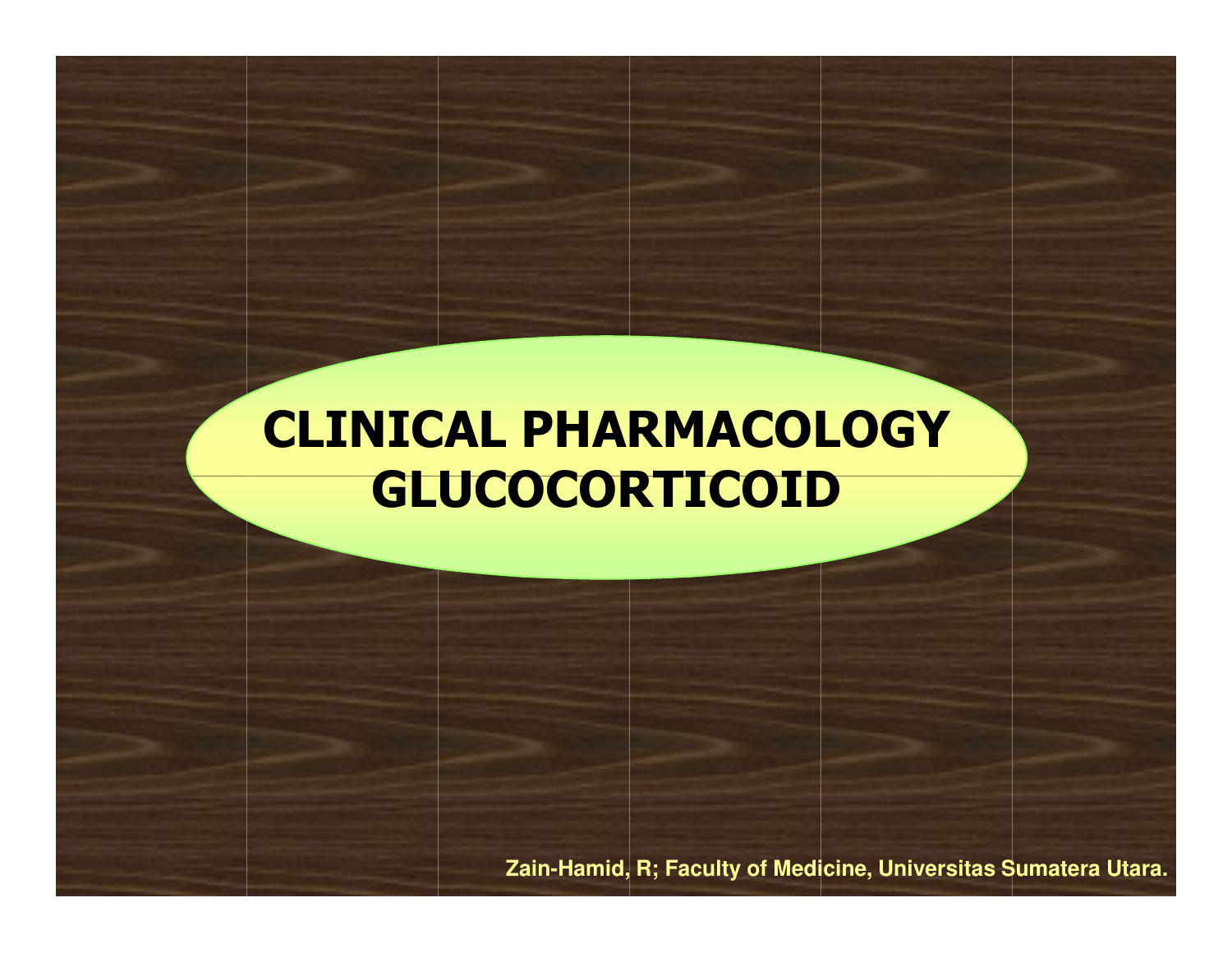### **Example 13 September 15 September 15 September 15 September 15 September 15 September 16 September 16 September 16 September 16 September 16 September 16 September 16 September 16 September 16 September 16 September 16 Se disturbed adrenal functionGLUCOCORTICOID**Clinical pharmacology **Example 15 Stimulation of lung maturation**<br>Stim the fetus **in the fetusExample of Sease:**<br> **THE Exhaumatoid arthritic LE, rheumatoid arthritis etc**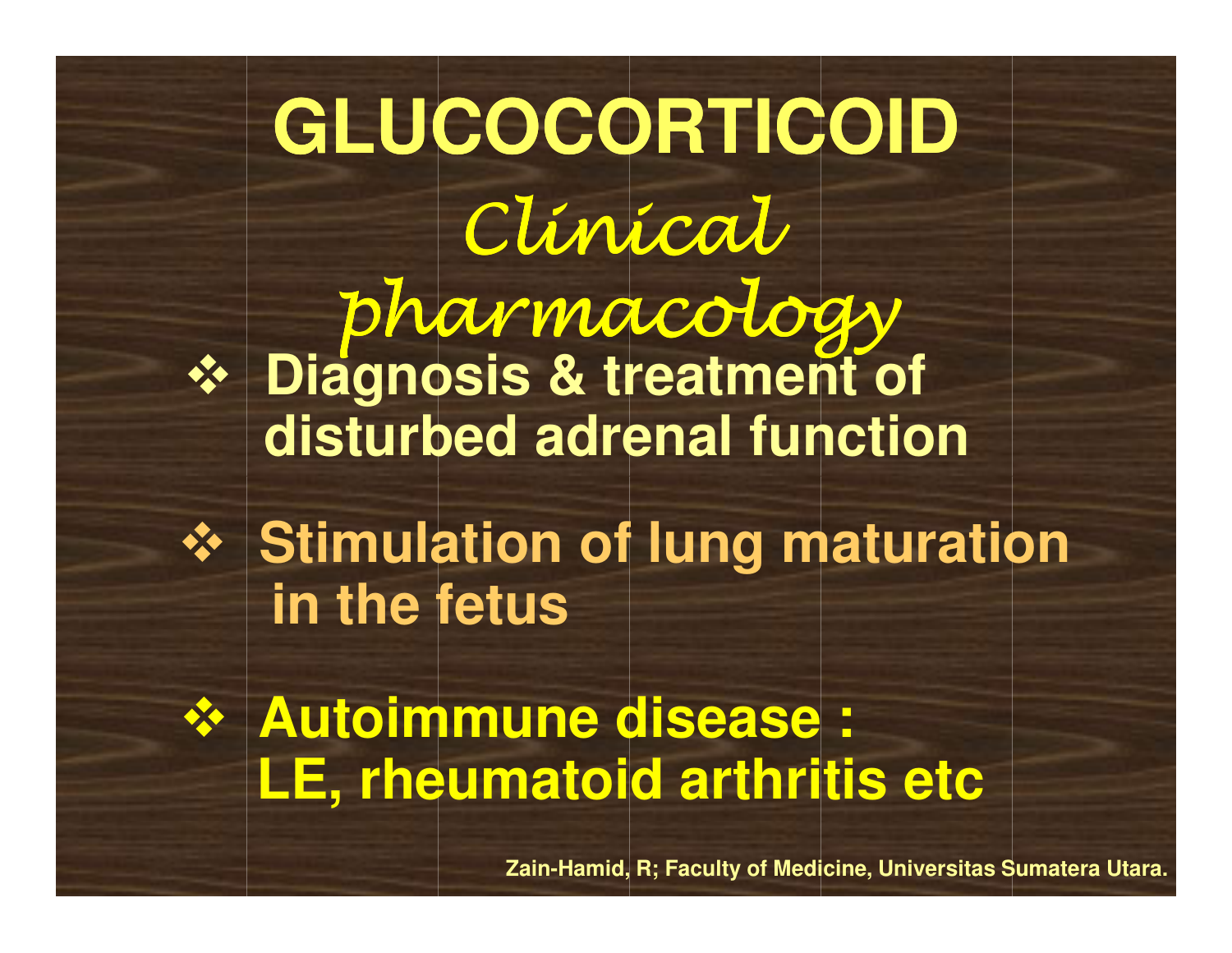- **Inflammatory condition of bones & joint : arthritis, bursitis etcGLUCOCORTICOID** Clinical pharmacology

**E.I.T diseases : Inflammatory bowel disease,**<br> **Subacute benatic pecrosis atc subacute hepatic necrosis etc**

**Example 28 Seases : Asthma, 30 Seases : Asthma, 30 Seasonal de Contractes aspiration pneumonia, prevention IRDS etc**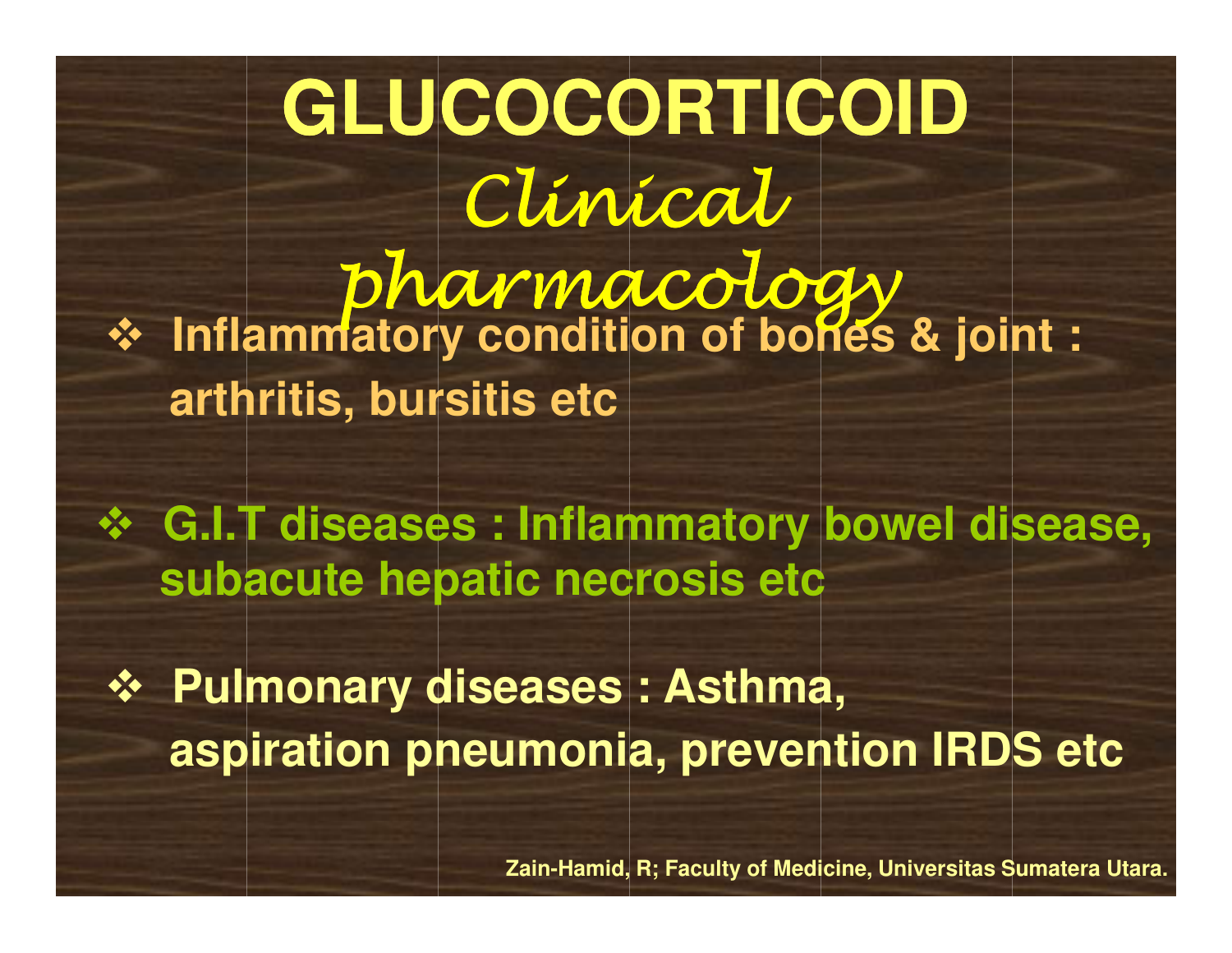### **GLUCOCORTICOID**

Clinical pharmacology

**Externatologic diseases : ITP, leukemia,<br>Seguired hemolytic anemia, etc. acquired hemolytic anemia, etc**

**Example 15 and Sease: Cerebral edema,<br>Seasonal propriety of the Contract of Season Contracts multiple sclerosis**

- **Renal disease : Nephrotic syndrome**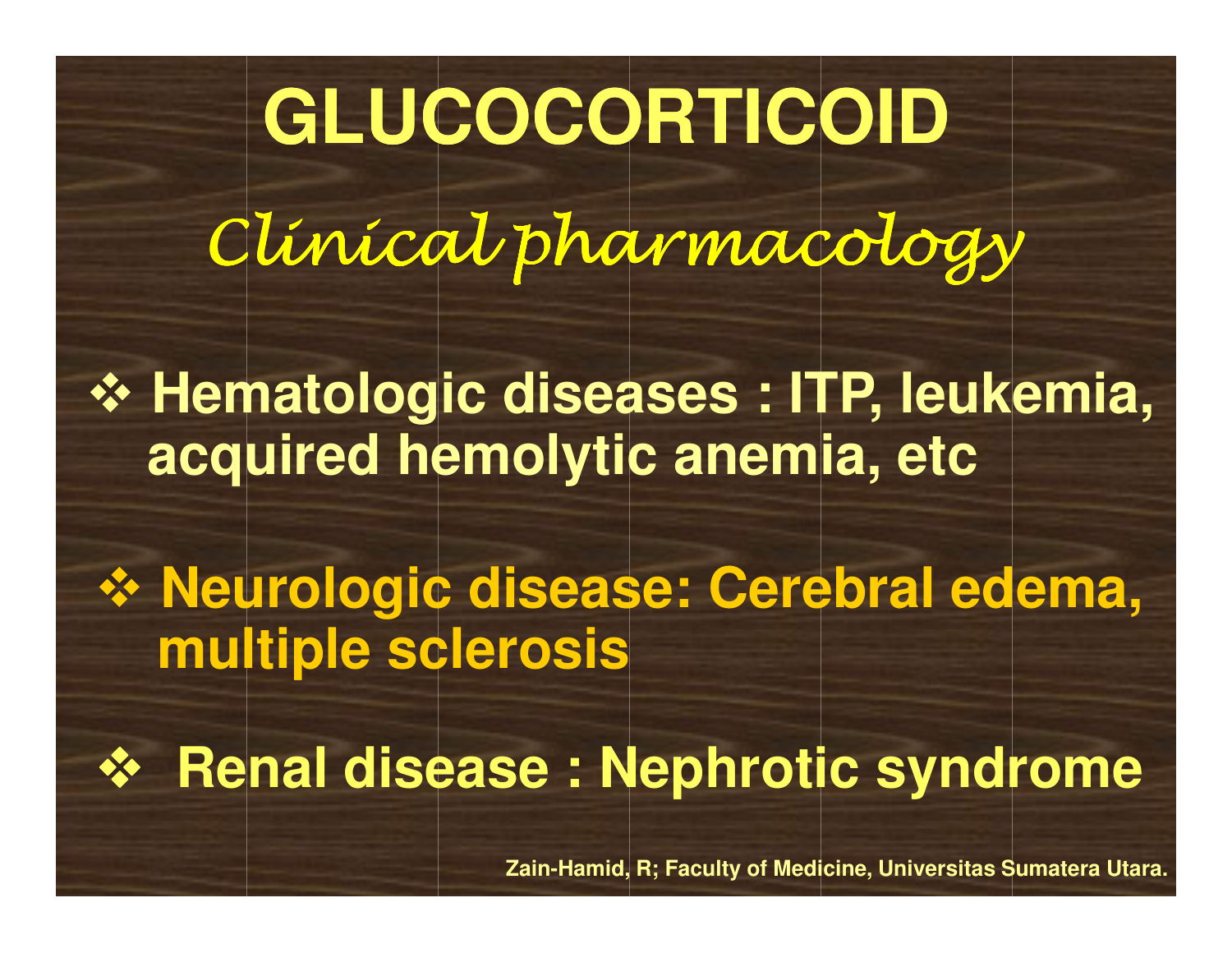**GLUCOCORTICOID** Clinical pharmacology

**External & Eye diseases: Atopic dermatitis,<br>Caborrheic dermatitis, ontic neuritis seborrheic dermatitis, optic neuritis,allergic conjunctivitis, choroiditis, etc**

**<sup>❖</sup> Organ transplantation:**<br>Provention <sup>0</sup> tractment **Prevention & treatment of rejection(immunosuppression)**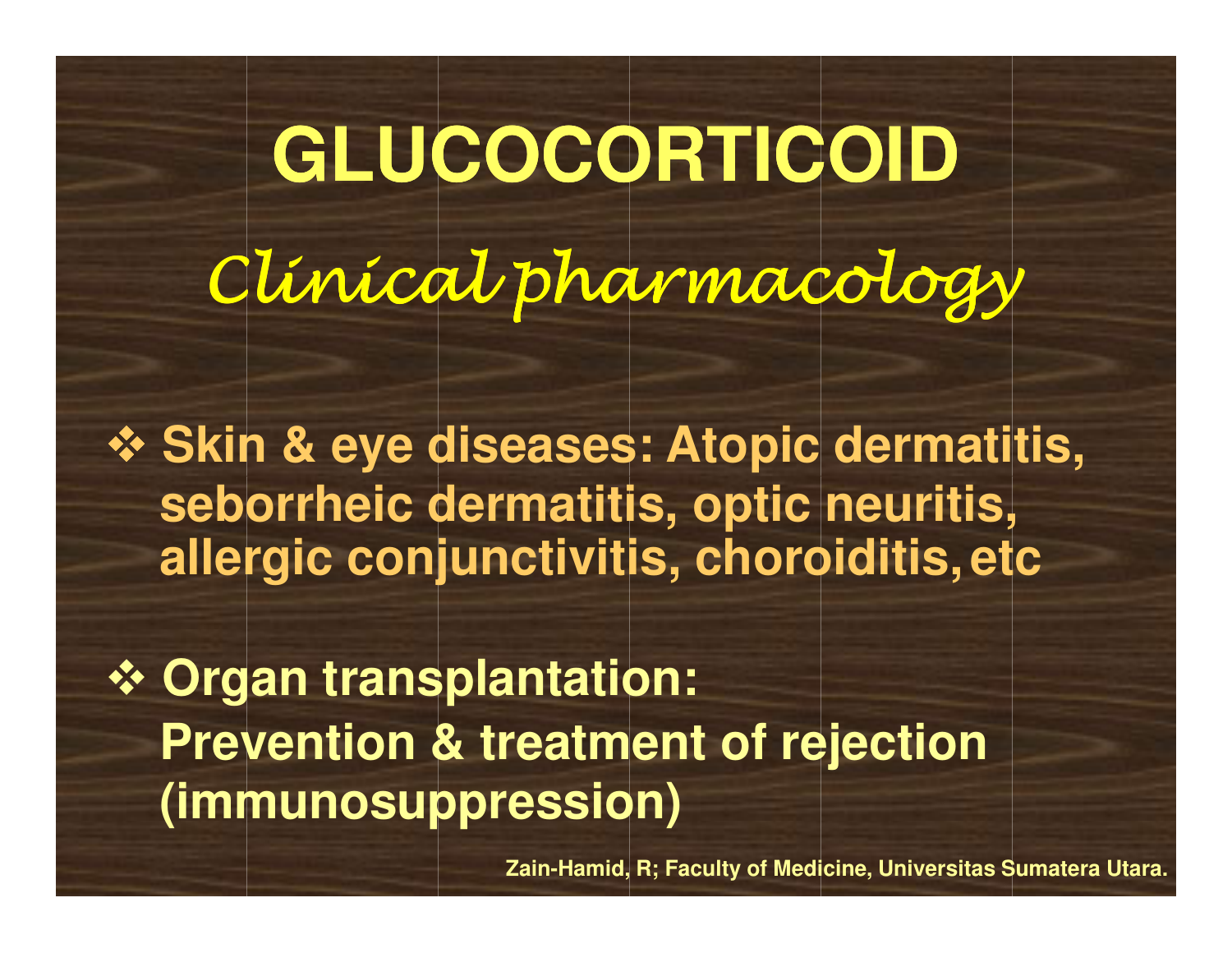### **Glucocorticosteroid cessation**

### **Tappering-off**

### **Withdrawal syndrome**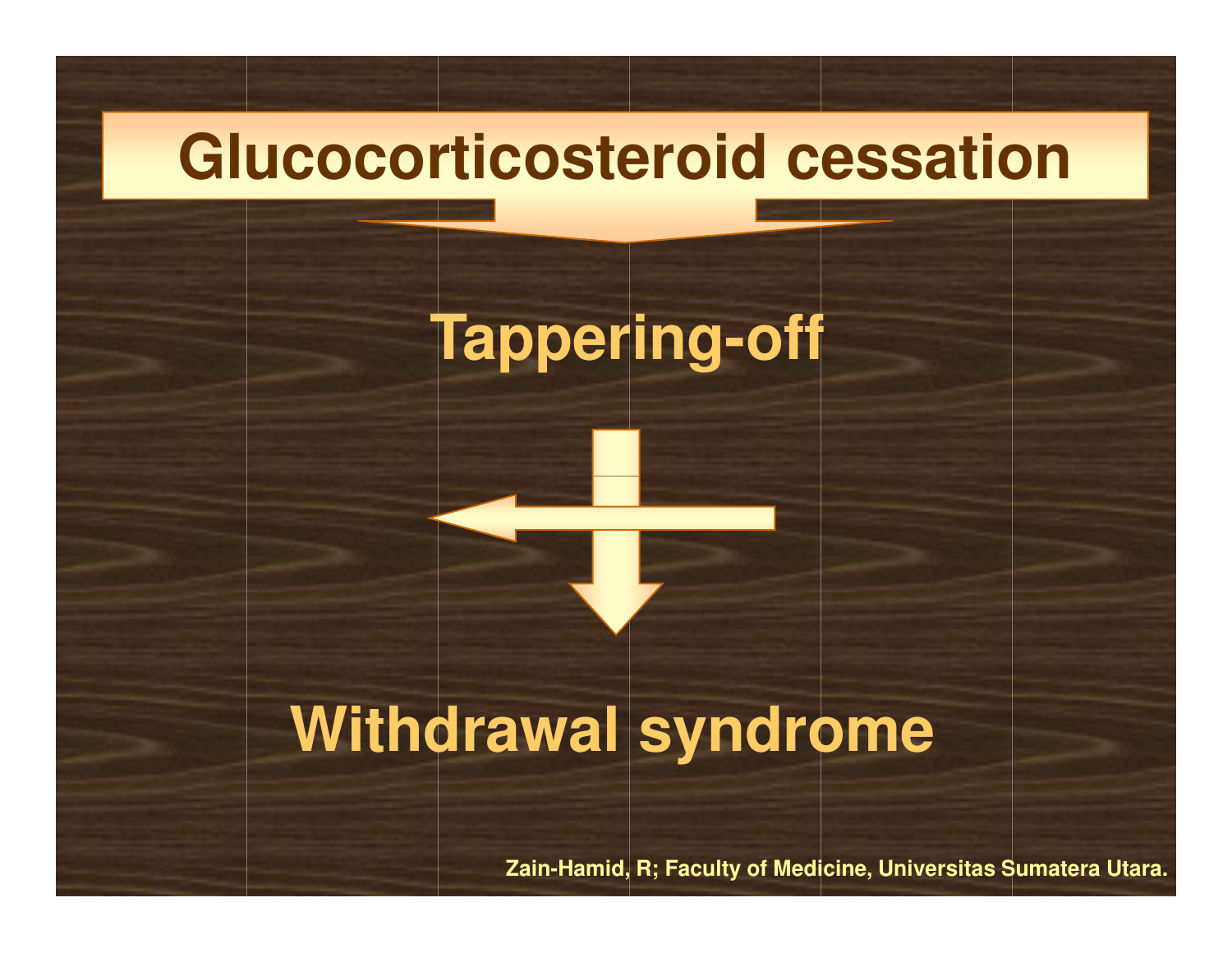#### NATURAL & SYNTHETICGLUCOCORTICOIDS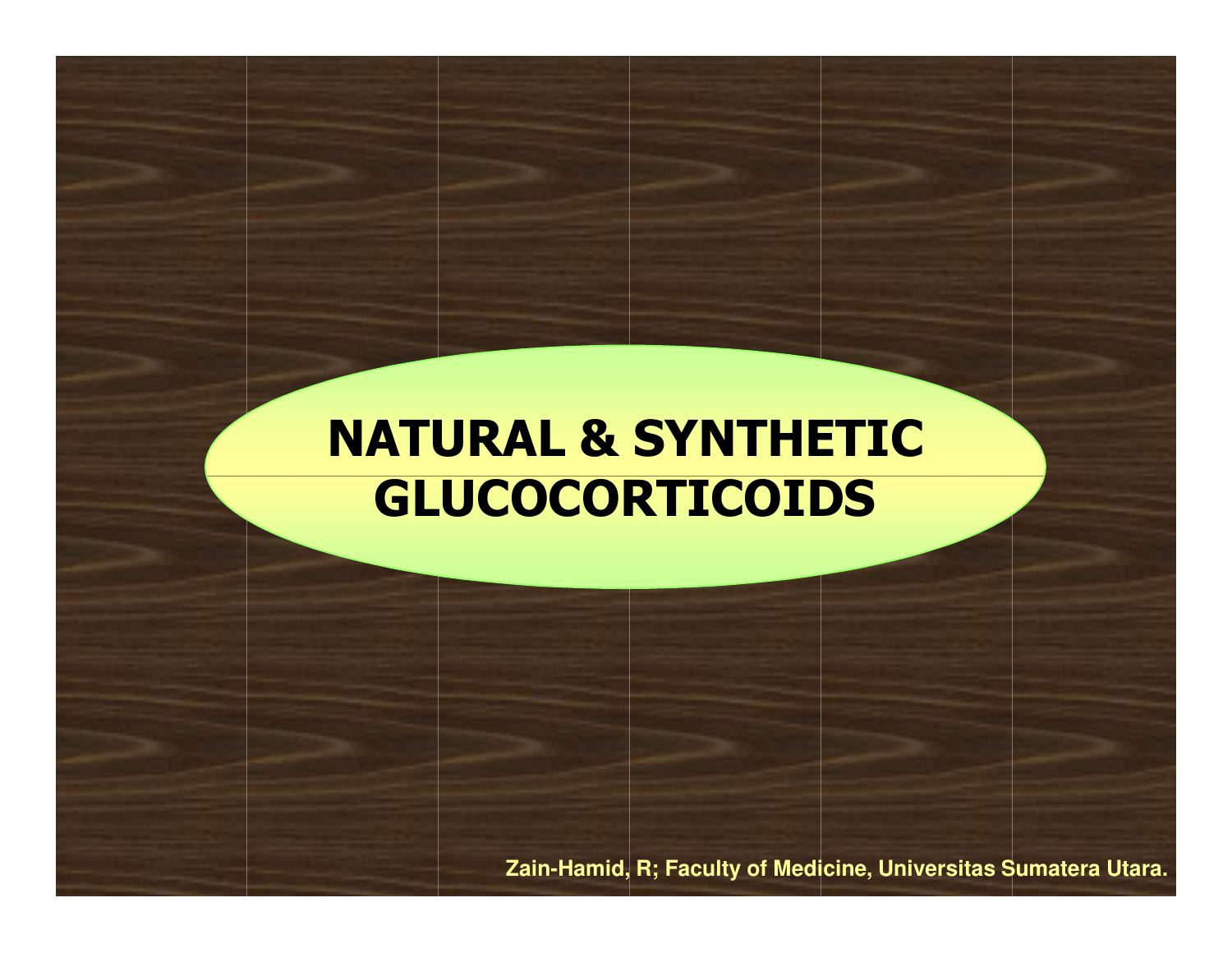#### **SHORT TO MEDIUM ACTING GLUCOCORTICOIDS**

|                       | <b>Activity</b>      |                       |                |                       |                                    |
|-----------------------|----------------------|-----------------------|----------------|-----------------------|------------------------------------|
| Agent                 | Anti-inflam. Topical |                       | Salt-retain.   | Eq. oral<br>dose (mg) | <b>Forms</b><br>available          |
| Cortisol<br>Cortisone | 0.8                  | TI.<br>$\overline{0}$ | 0.8            | 20<br>25              | oral. inj, tpcl<br>oral, inj, tpcl |
| <b>Prednisone</b>     | 4                    | $\overline{0}$        | 0.3            | 5                     | oral                               |
| Prednisolone          | 5                    | 4                     | 0.3            | 5                     | oral, inj, tpcl                    |
| Flurocortolone        |                      |                       |                | 5                     | oral, tpcl                         |
| M.prednisolone        | 5                    | 5                     | $\overline{0}$ | $\overline{4}$        | oral, inj, tpcl                    |
| Meprednisone          | 5                    |                       | $\overline{0}$ | 4                     | oral, inj                          |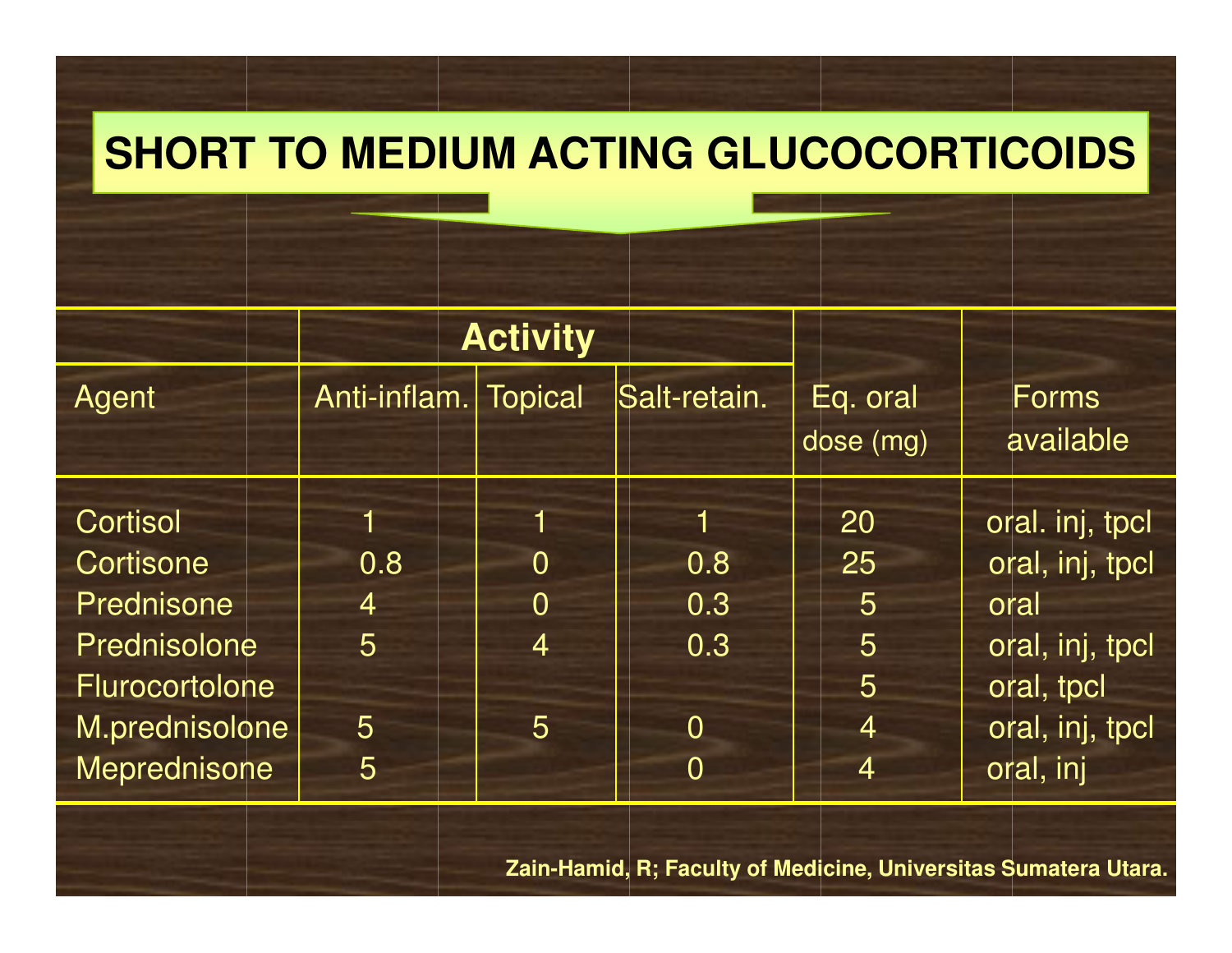#### **INTERMEDIATE - ACTING GLUCOCORTICOIDS**

|                 | <b>Activity</b> |                |                |                       |                           |
|-----------------|-----------------|----------------|----------------|-----------------------|---------------------------|
| Agent           | Anti-inflam.    | <b>Topical</b> | Salt-retain.   | Eq. oral<br>dose (mg) | <b>Forms</b><br>available |
| Triamcinolone   | 5               | 5 <sup>3</sup> | $\overline{0}$ | 4                     | oral. inj, tpcl           |
| Paramethasone   | 10              |                | $\overline{0}$ | $\overline{2}$        | oral, inj.                |
| Fluprednisolone | 15              | 7              | $\overline{0}$ | 1.5                   | oral                      |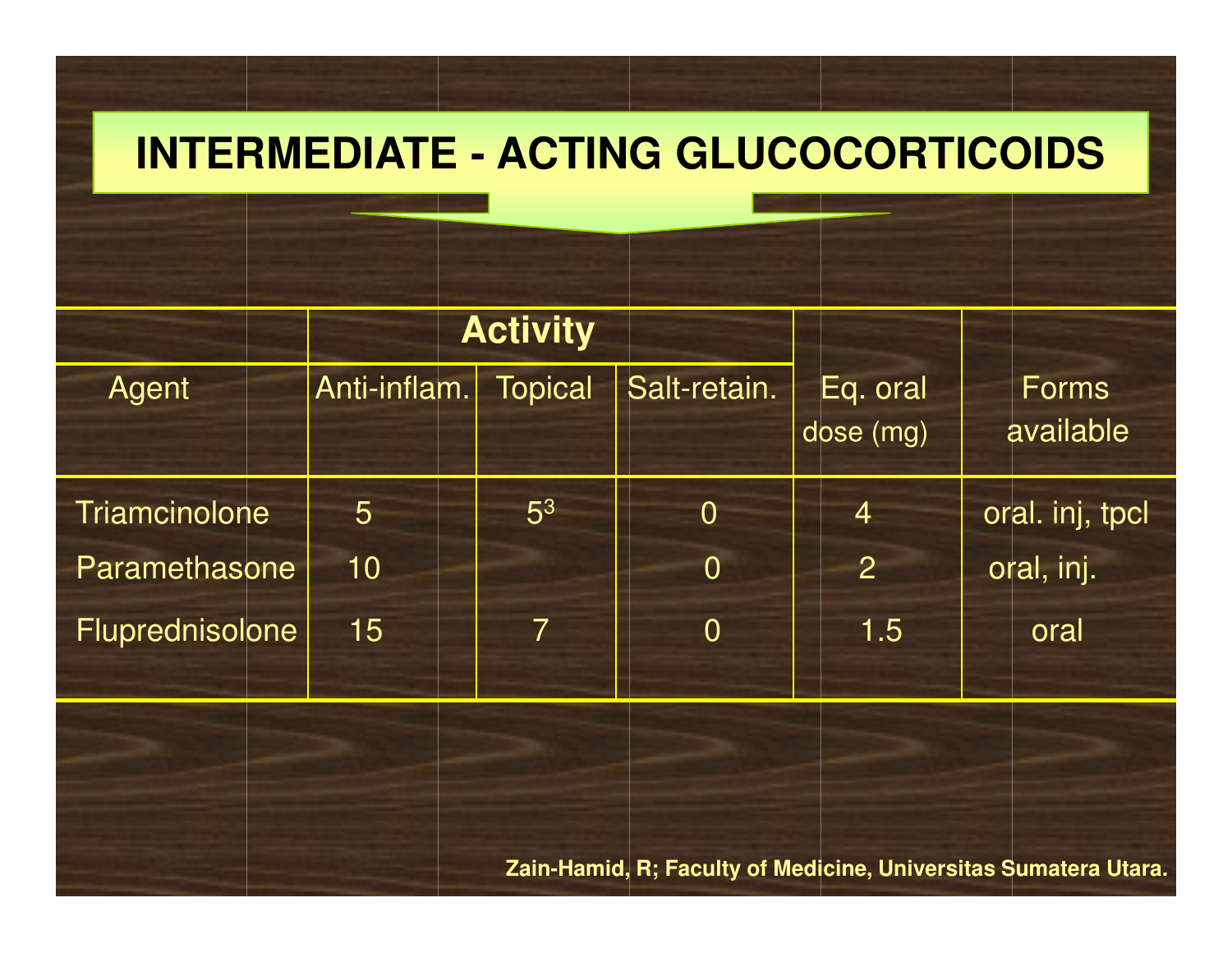#### **LONG - ACTING GLUCOCORTICOIDS**

|                      |              | <b>Activity</b> |                |                       |                           |
|----------------------|--------------|-----------------|----------------|-----------------------|---------------------------|
| Agent                | Anti-inflam. | <b>Topical</b>  | Salt-retain.   | Eq. oral<br>dose (mg) | <b>Forms</b><br>available |
| <b>Betamethasone</b> | $25 - 40$    | 10              | $\overline{0}$ | 0.6                   | oral. inj, tpcl           |
| Dexamethasone        | 30           | 10              | $\overline{0}$ | 0.75                  | oral, inj, tpcl           |
|                      |              |                 |                |                       |                           |
|                      |              |                 |                |                       |                           |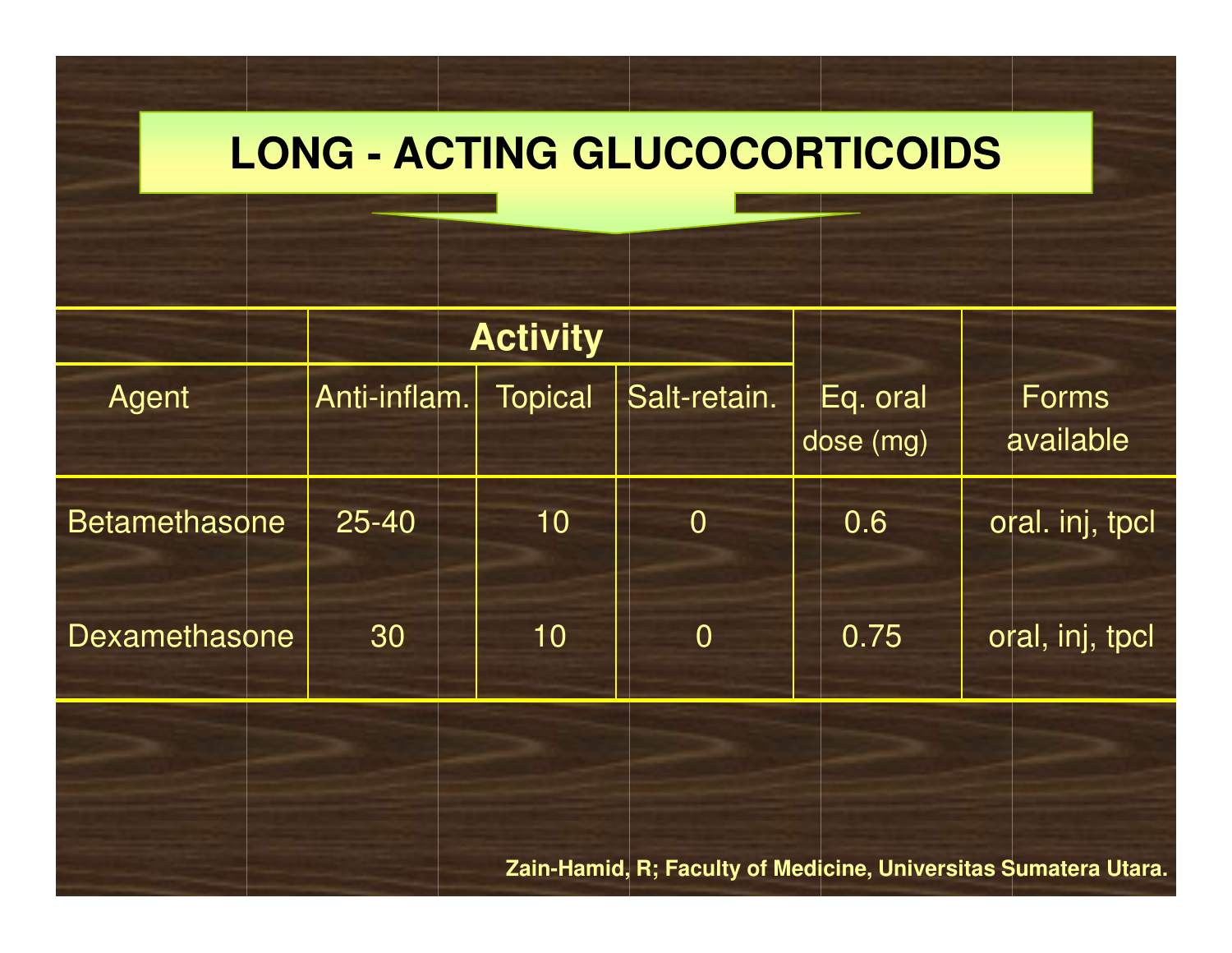#### **Bila hendak menuai yang baik, tanam yang baik**

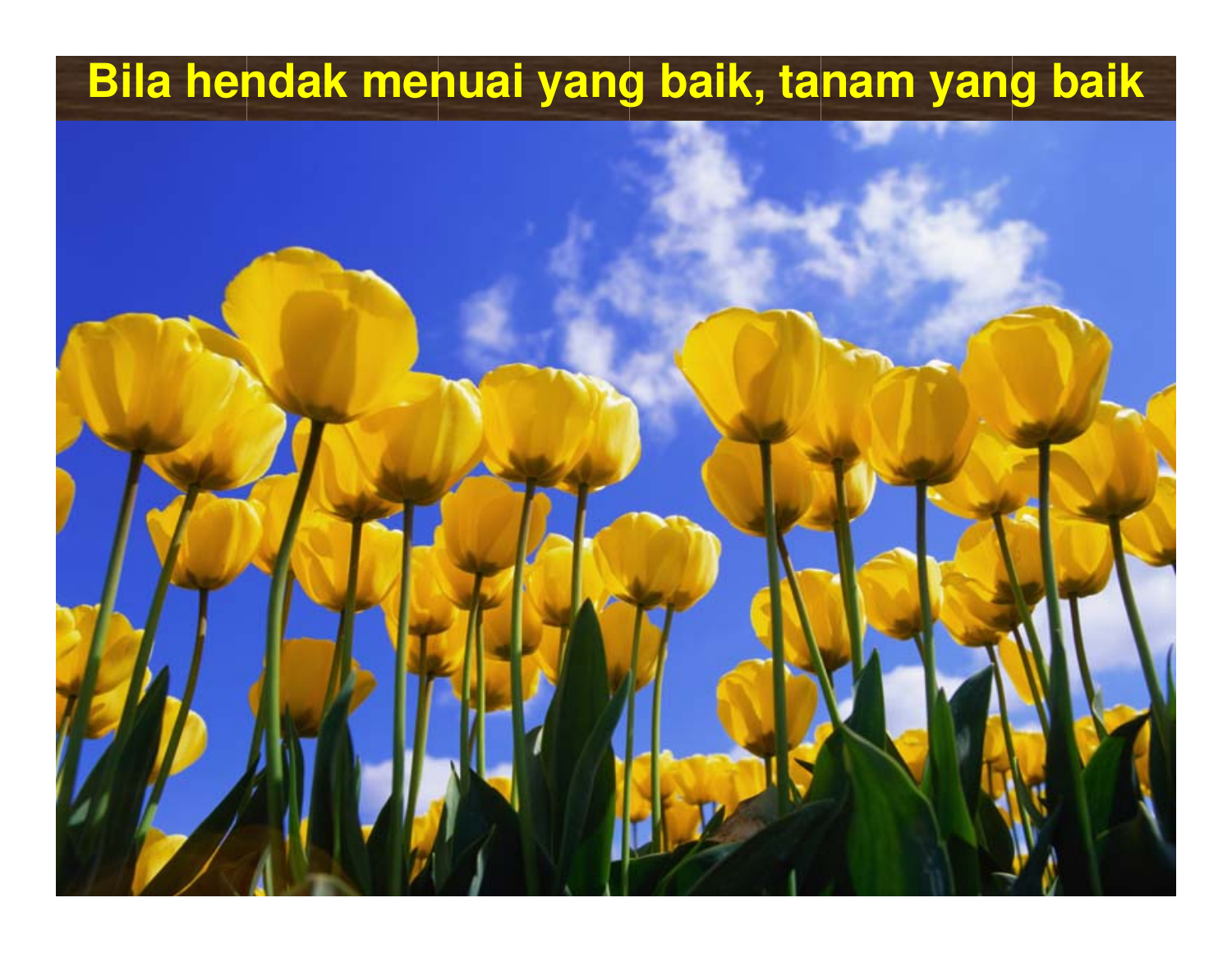#### **TOXICITY** GLUCOCORTICOIDS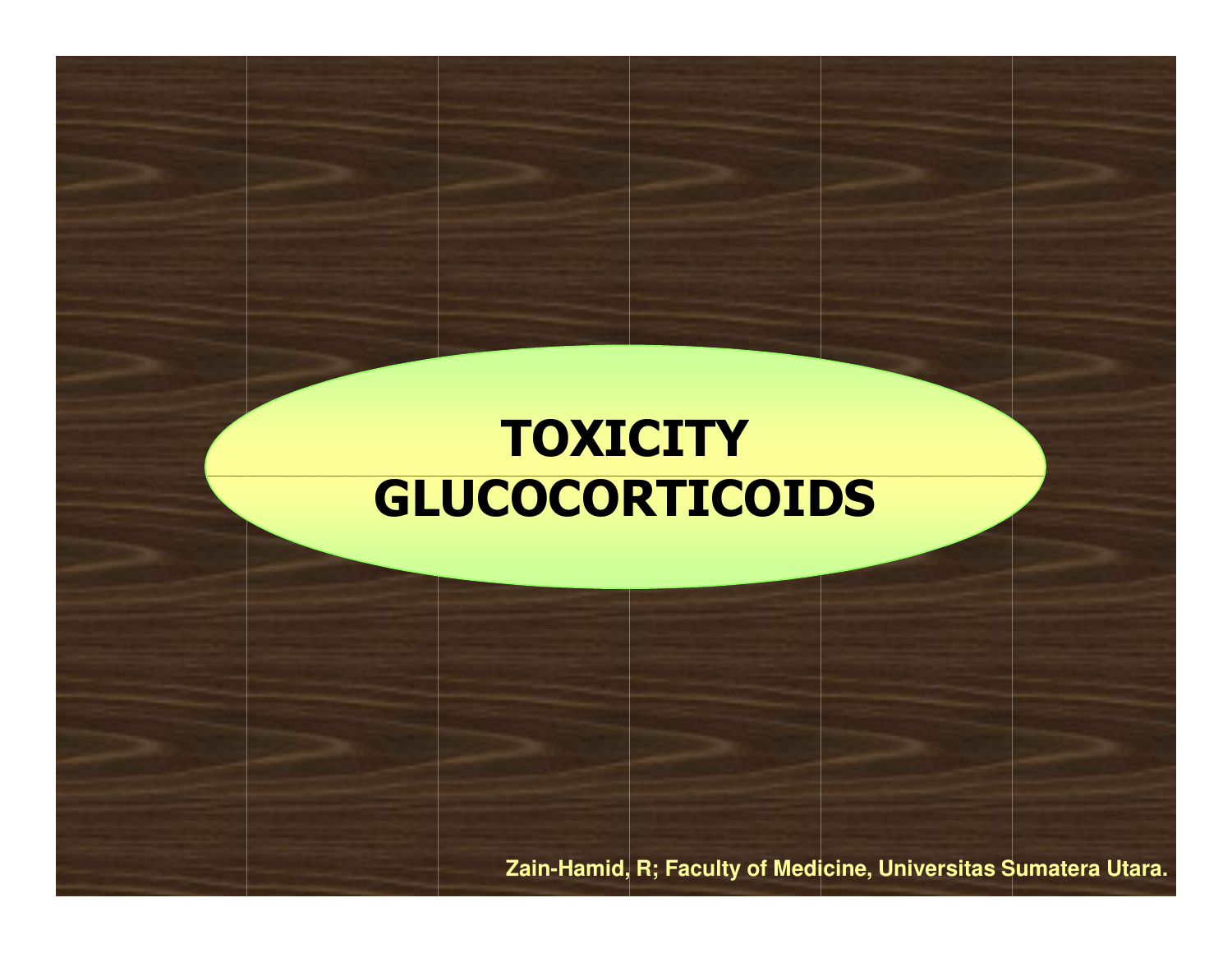## **GLUCOCORTICOID**Toxicity :

**\* Metabolic effect : Cushing's syndrome\* Peptic ulcers & their complication\* Myopathy (triamcinolone)\* Nausea, dizziness (methylprednisolone)\* Psychosis**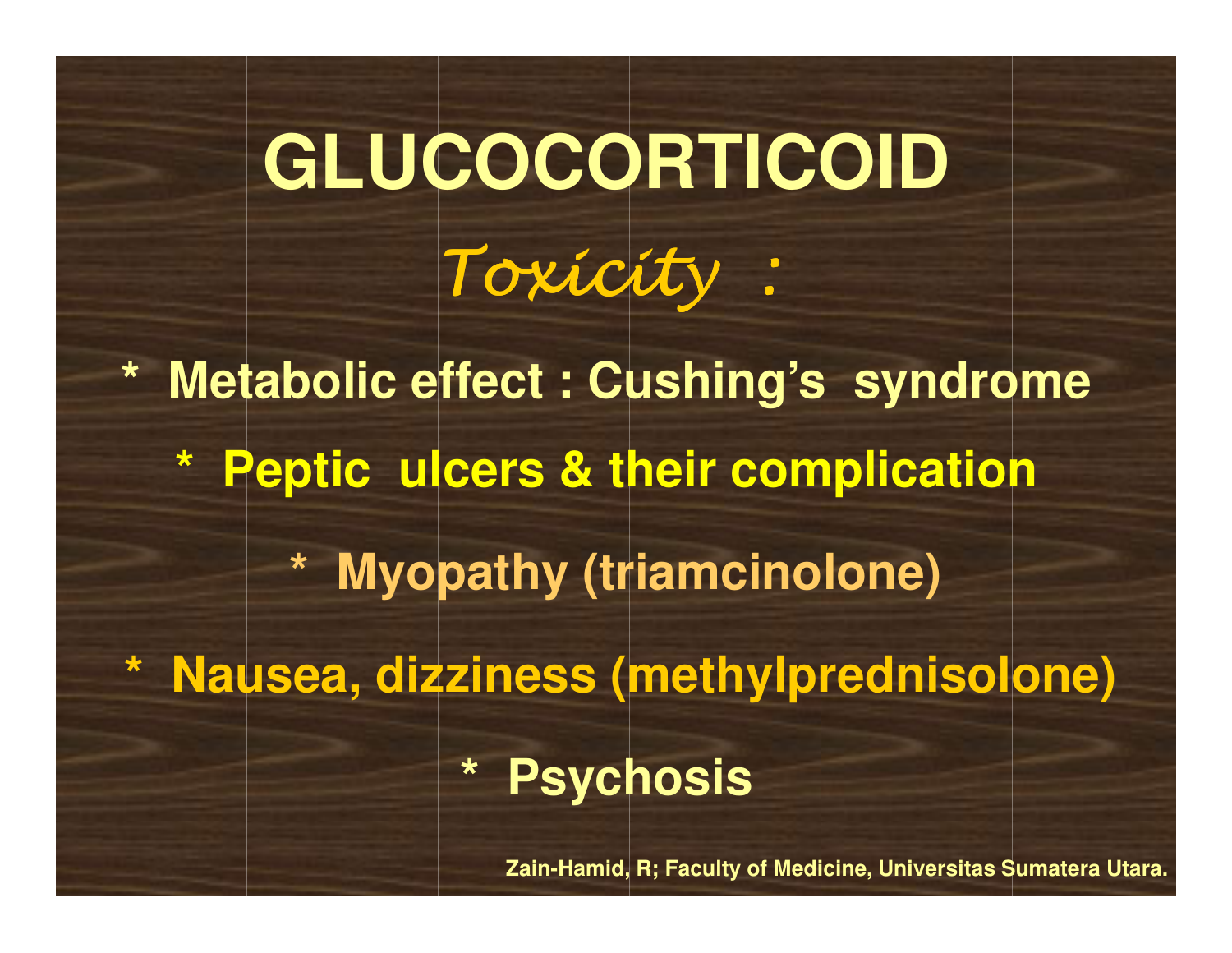### **GLUCOCORTICOID**

Toxicity :

**\* Post. subcapsular cataract & glaucoma\* Adrenal suppression\* Intracranial hypertension\* Hypokalemic, hypochloremic & hypertension\* Osteoporosis**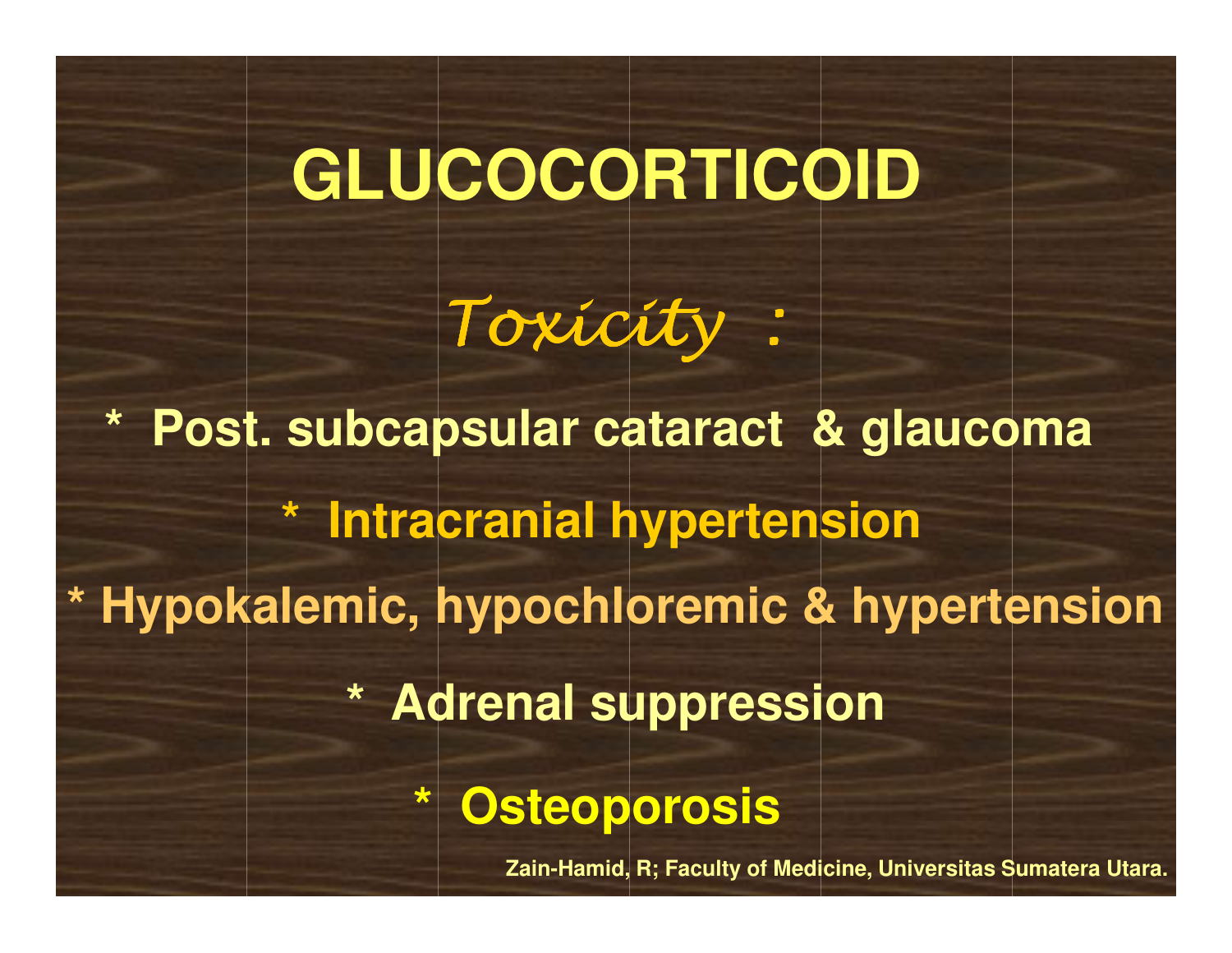#### SPECIAL PRECAUTIONGLUCOCORTICOID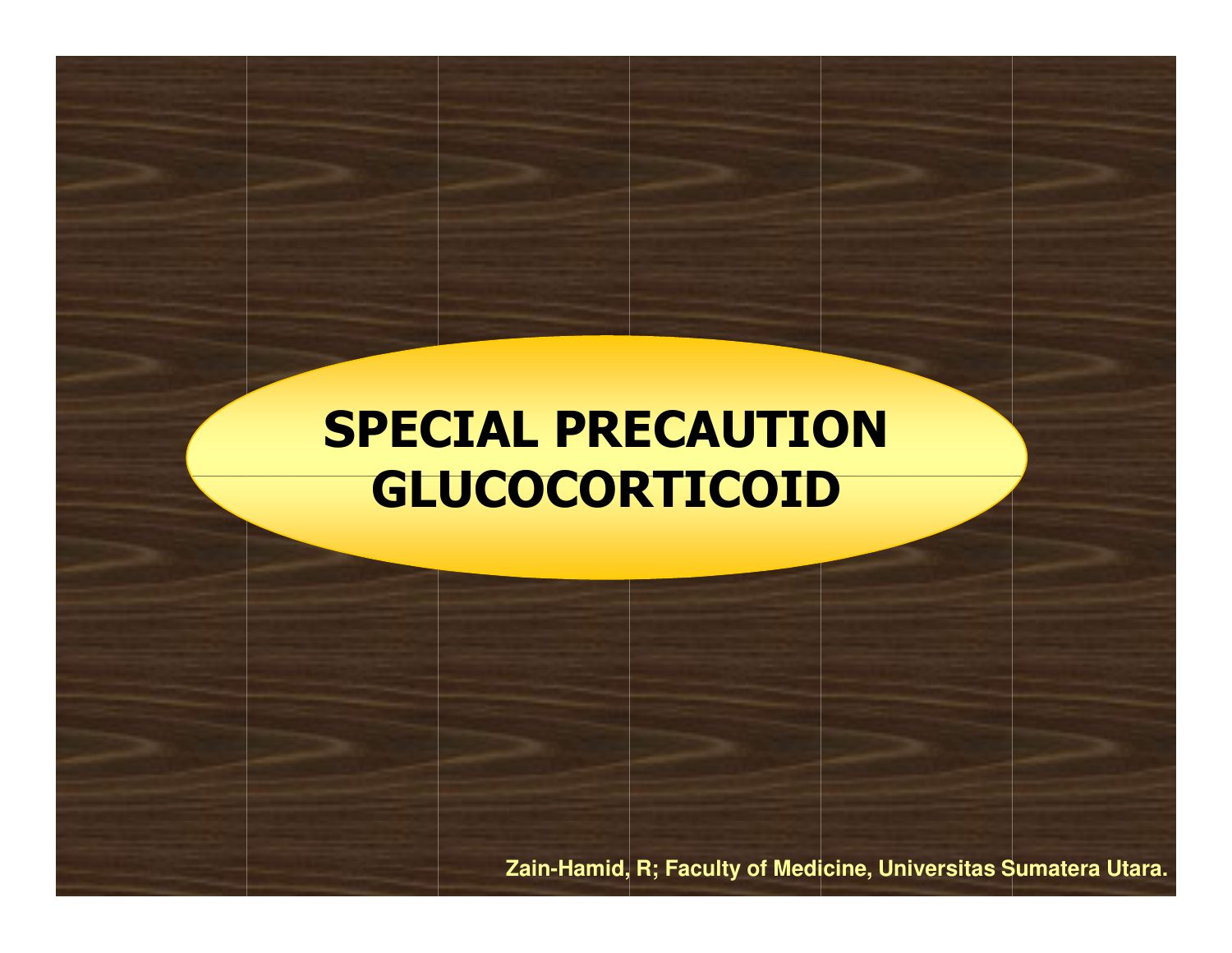### **GLUCOCORTICOID**

Special precaution :

**Development of hyperglycemia, glycosuria, sodium retention with edema & hypertension, hypokalemia, peptic ulcer, osteoporosis, and hidden infection**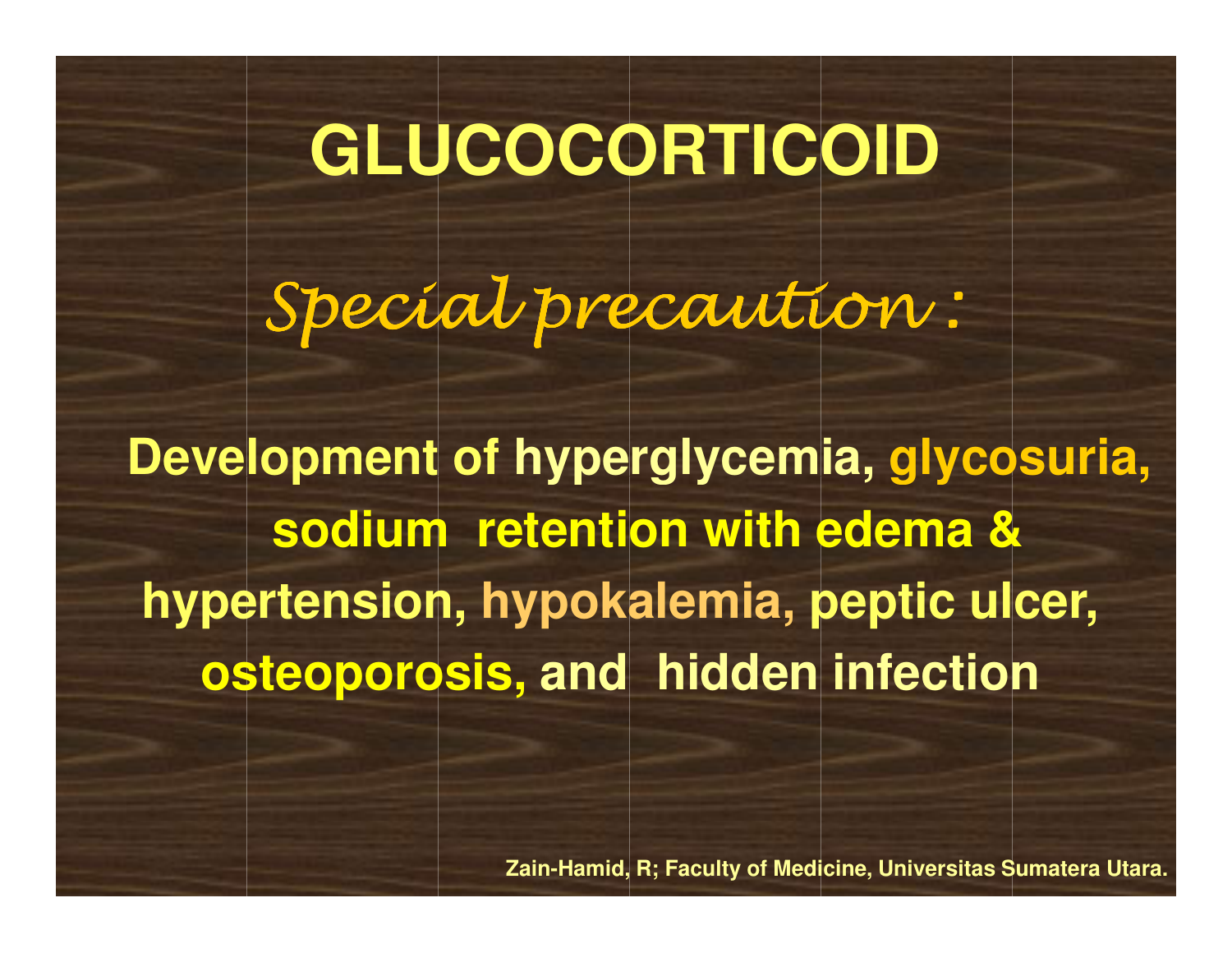#### CONTRA-INDICATIONGLUCOCORTICOID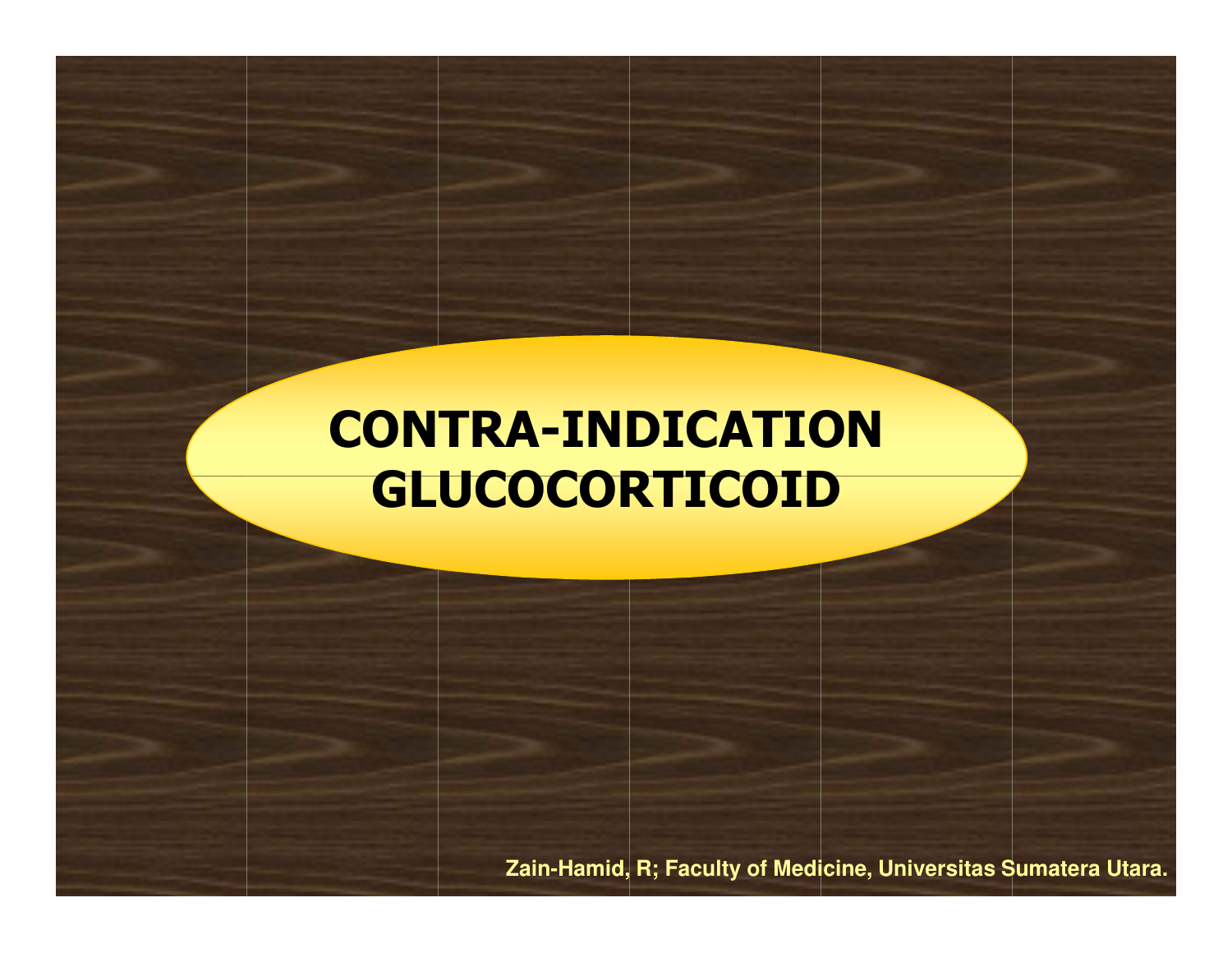### **GLUCOCORTICOID**

Contraindication :

**Peptic ulcers, heart disease orhypertension with CHF, psychosis, diabetes, glaucoma, osteoporosis &herpes simplex infection**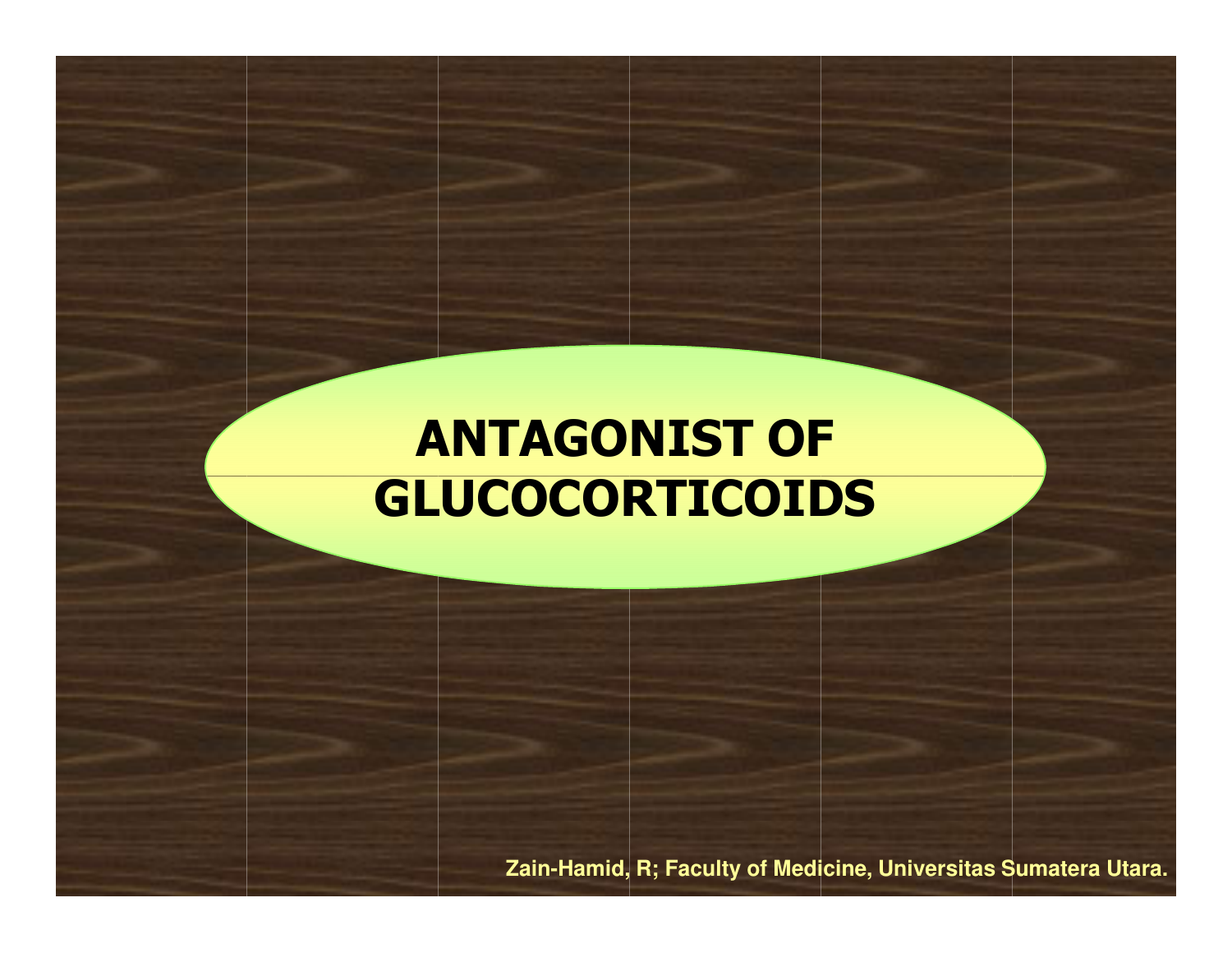**Mitotane, amphenone B, metyrapone, aminoglutethimide, ketoconazole, mifepristone (RU 486)**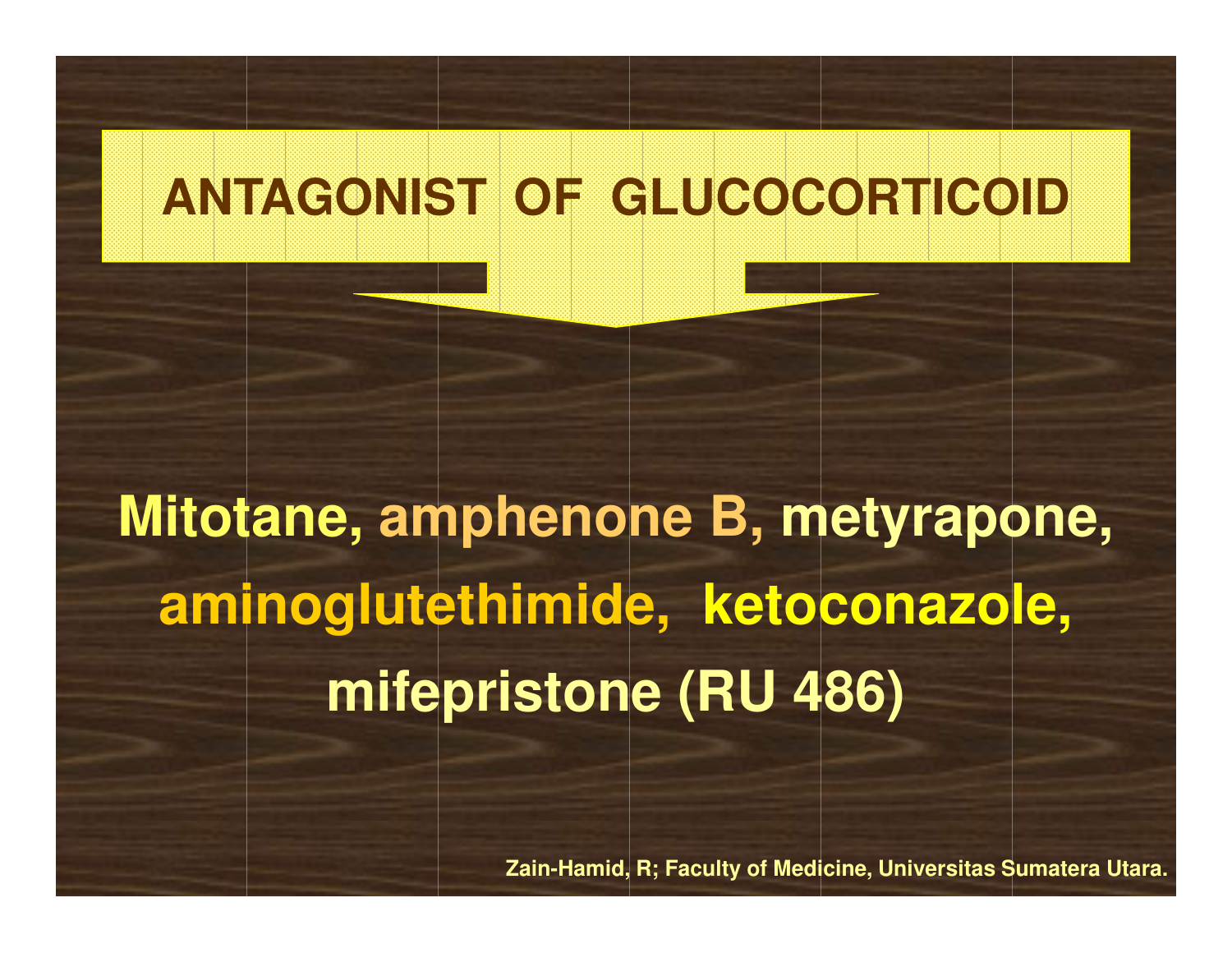**Mitotane:**-**orally in divided dose**- **1/3 adrenal carcinoma patient, in tumor mass**  ◆ 2/3 of patients, ↓ steroid production -**Side effects: nausea, vomiting diarrhea, depression, skin problems**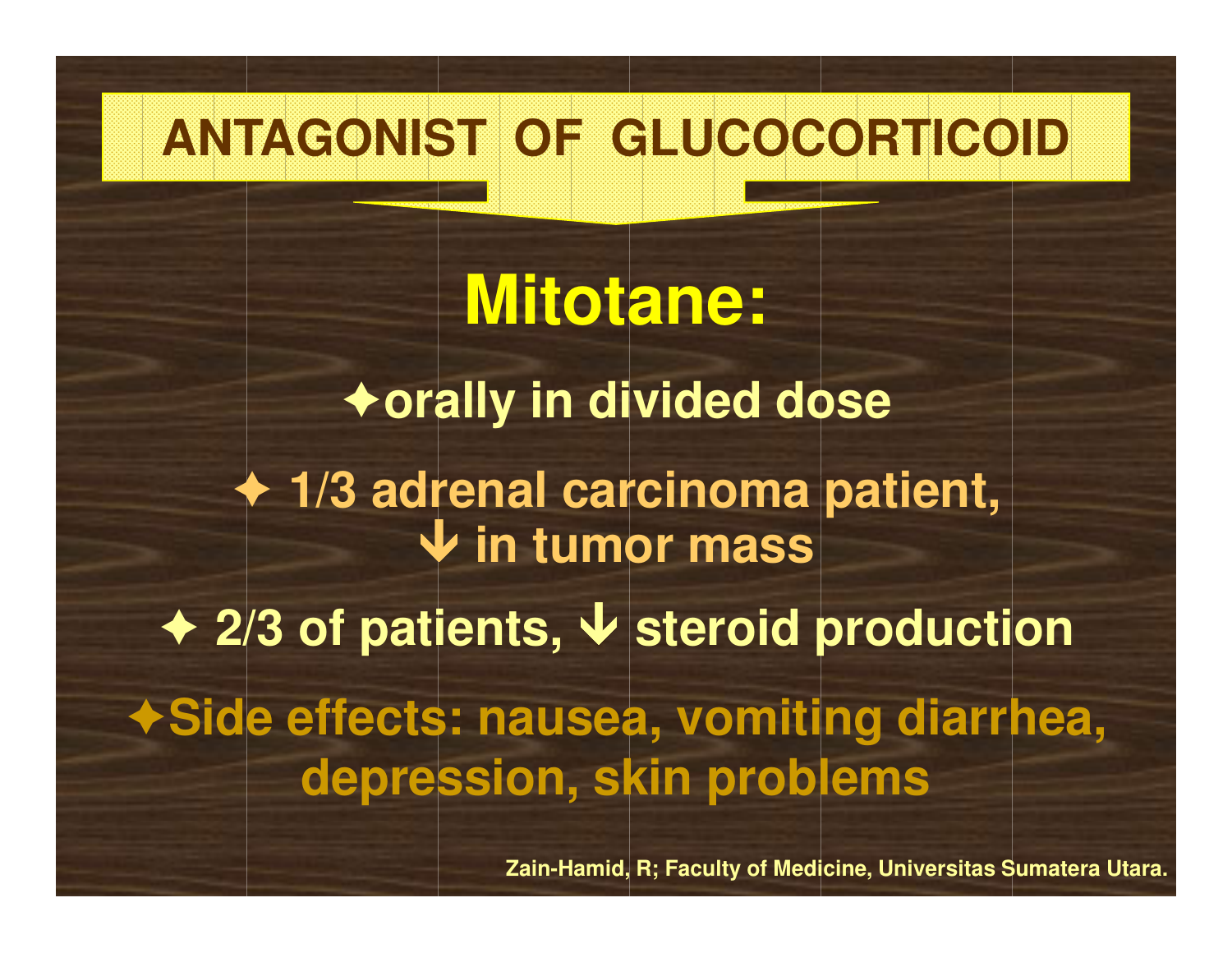**Amphenone B**- **More potent inhibitor of synthesis than mitotane**

- **Too toxic for use in human**

- **Side effects: CNS depression, g.i.t & skin disorders,impairs liver & thyroid function**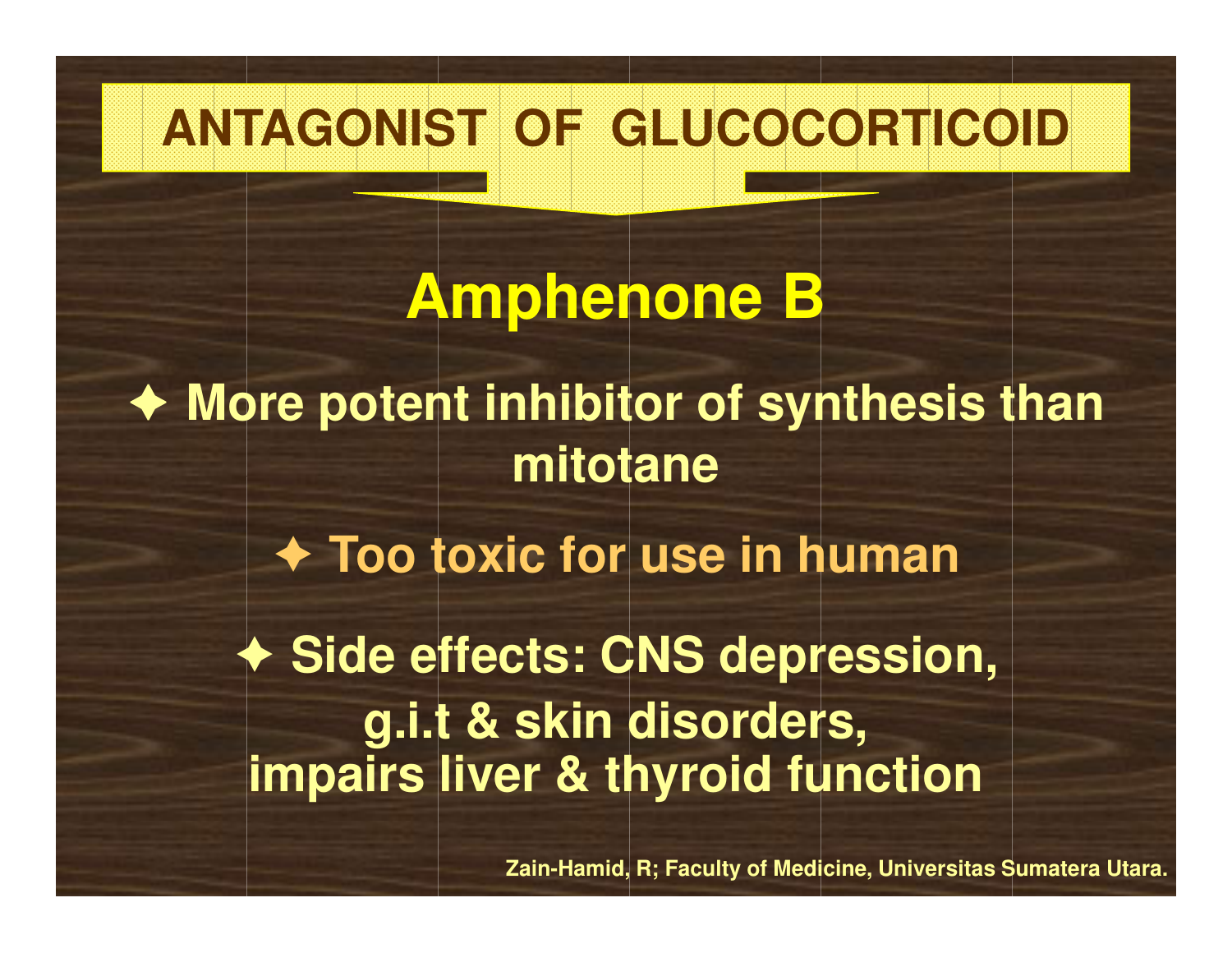### **Metyrapone:**

- **More selective effect at lower dose than mitotane & amphenone B**

- **Inhibits 11-hydroxylation, interfering with cortisol & corticosterone synthesis & leading to secretion of 11-deoxycortisol** 

> - **Most commonly used in test of adrenal function**

-**Toxicity << the above agents, transient dizziness, g.i.t disturbancies**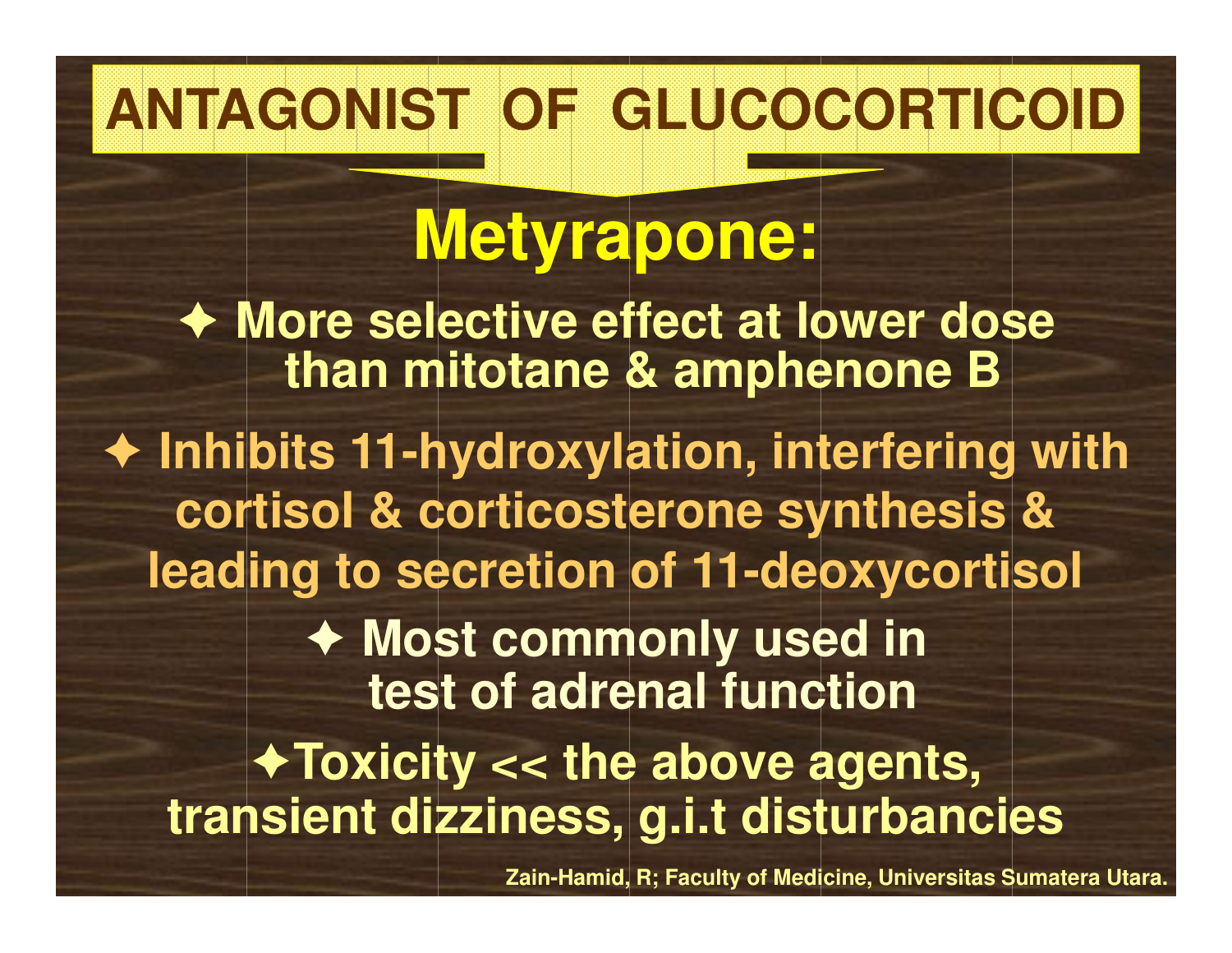**Aminogluthetimide:**◆ Blocks convers. cholesterol **→** pregnonolone<br>-- **synthesis of all hormonally active steroids** - **Conjunction with dexamethasone to estrogen & androgen production in breast carcinoma**◆ Conjunction with ketoconazole to ↓ steroid →<br> **Conting in Cushing's syndrome secretion in Cushing's syndrome**  $\blacklozenge$ **→ ↑ metabolism of dexamethasone &**<br>alte T 1/2 by an half **its T** 1/2 by an half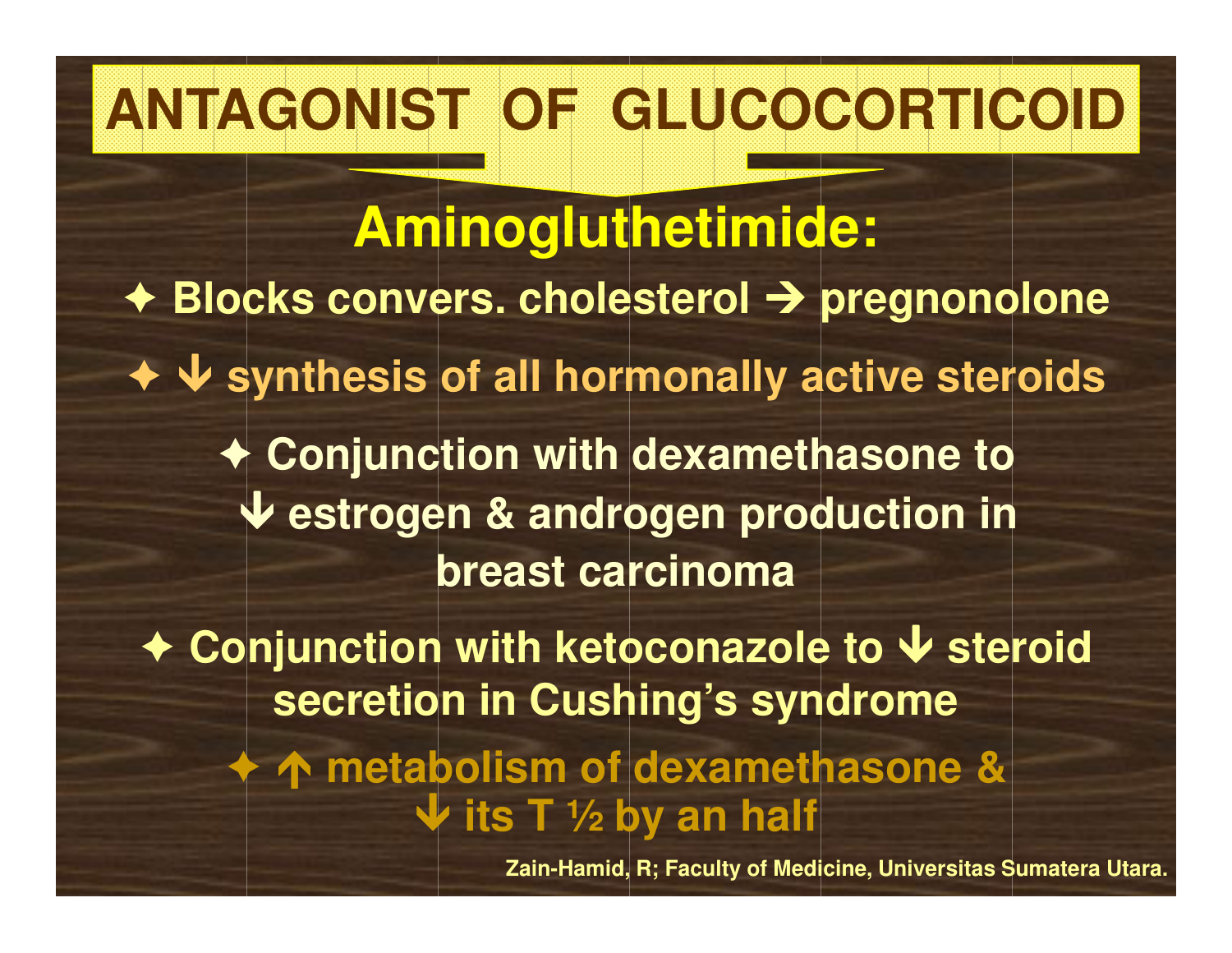#### **Ketoconazole:**

- **Potent & rather non-selective inhibitor of adrenal & gonadal steroid synthesis**

- **Inhibitory effects are seen only at high doses**

- **Treatment of Cushing's due** to several causes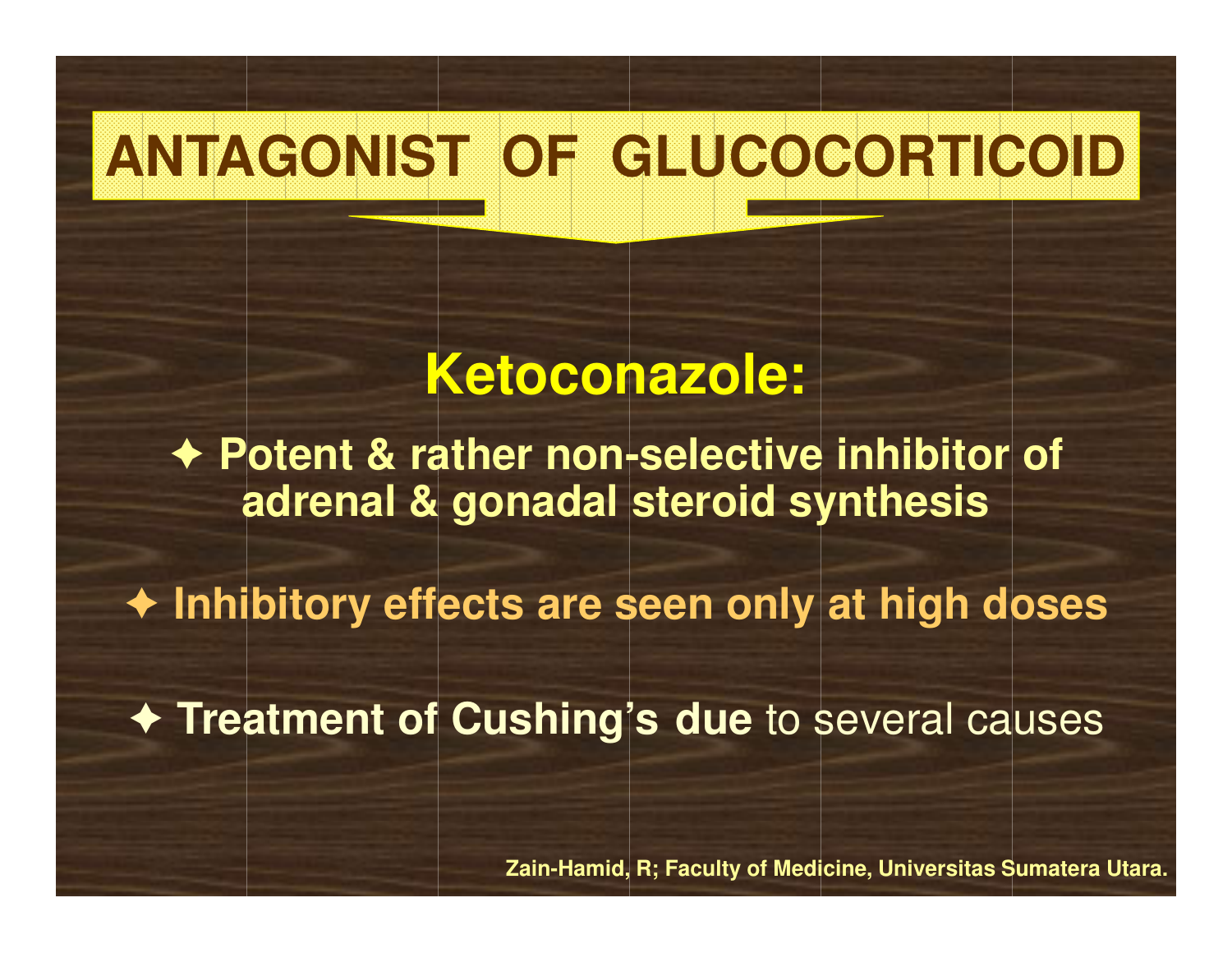### **Mifepristone:**

**★ May be useful in treatment of endometriosis,**<br>
Cushing's syndromo, hroast cancer & other **Cushing's syndrome, breast cancer & other neoplasma that contain glucocorticoid or progesterone receptors**

- **Has been used to terminate early pregnancy**

- **Side effects: vomiting, diarrhea, pain, vaginal bleeding requiring intervention**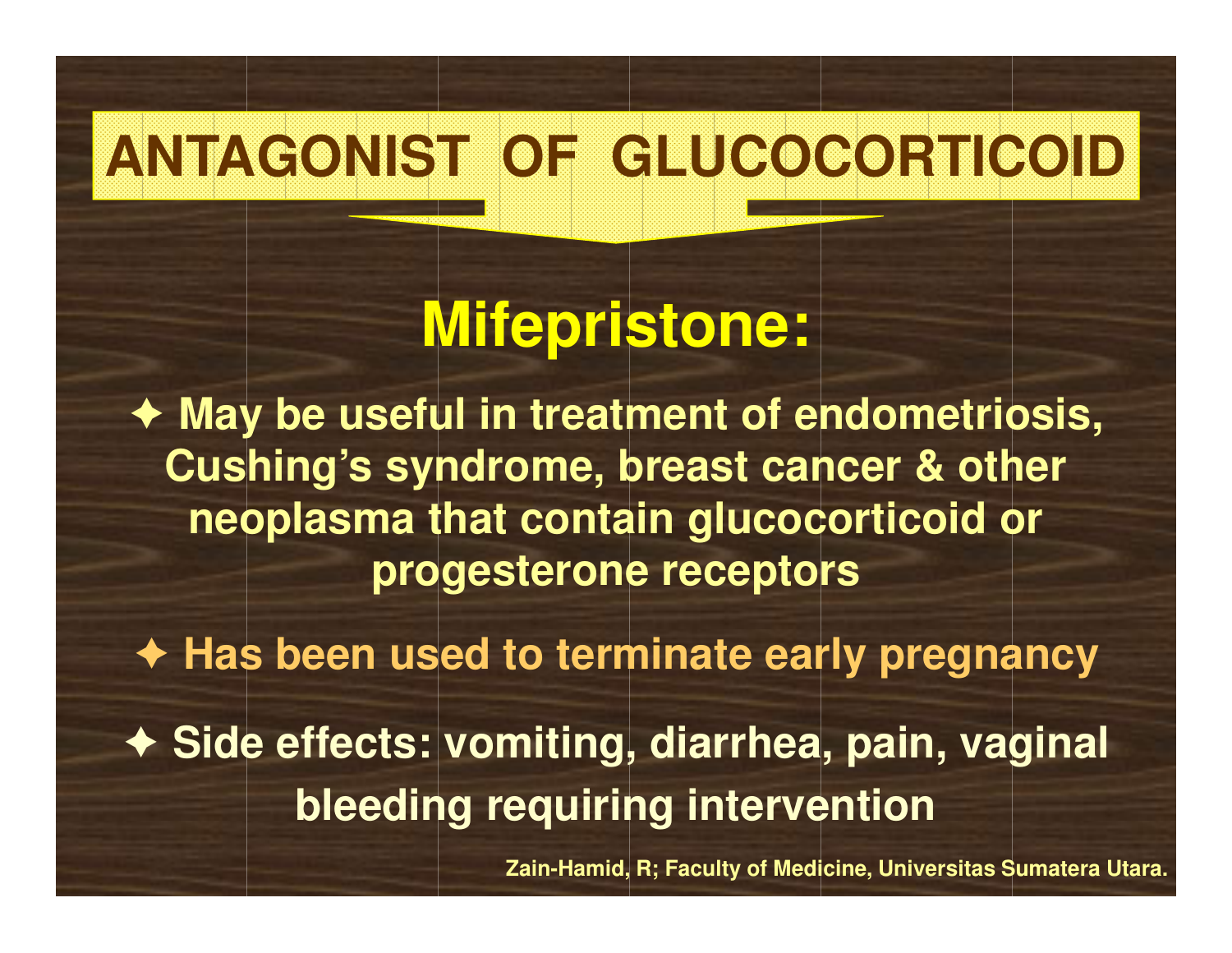#### MINERALOCORTICOID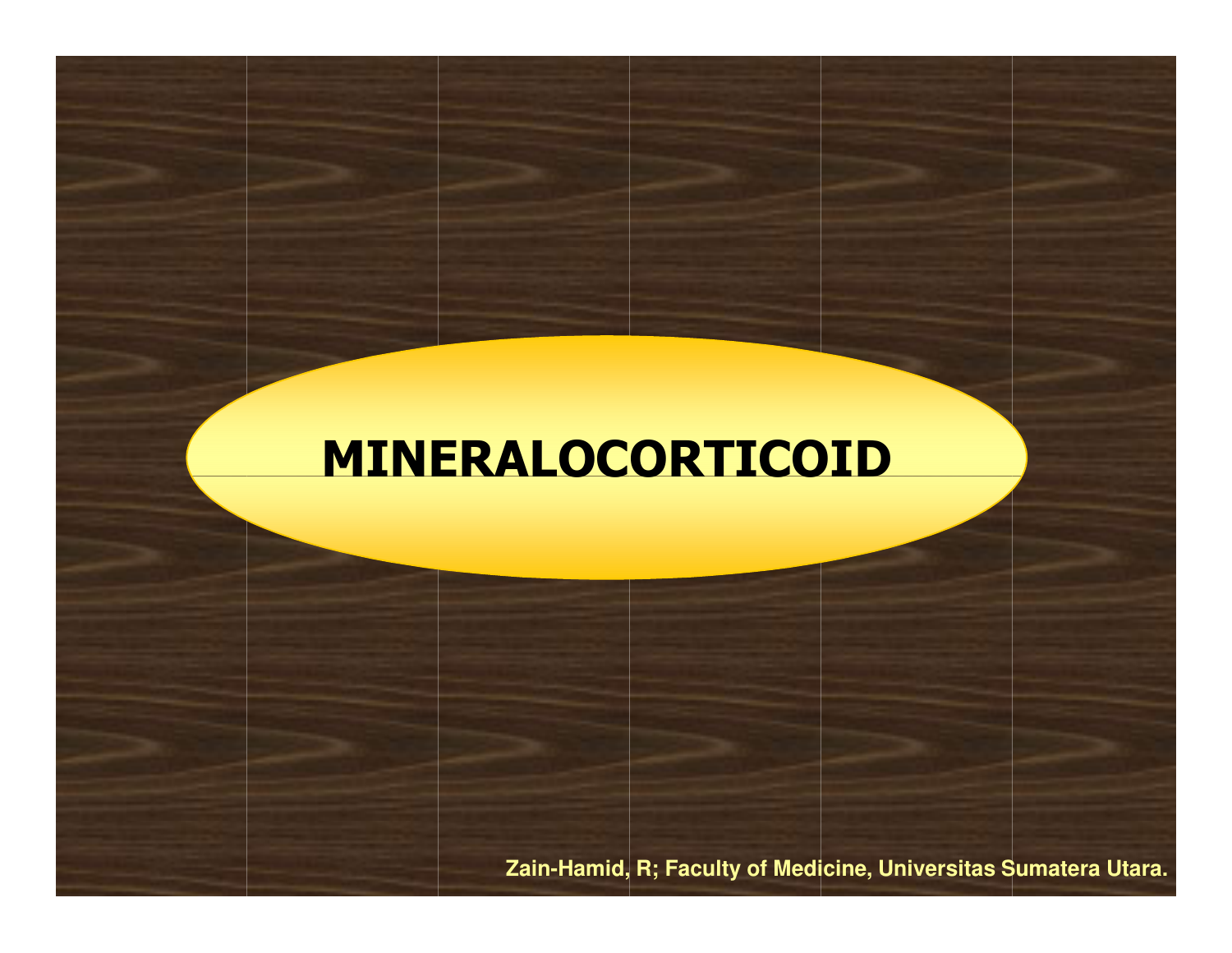### **MINERALOCORTICOID**

**ALDOSTERONE :**

**Synthesized mainly in the zona glomerulosaof the adrenal cortex**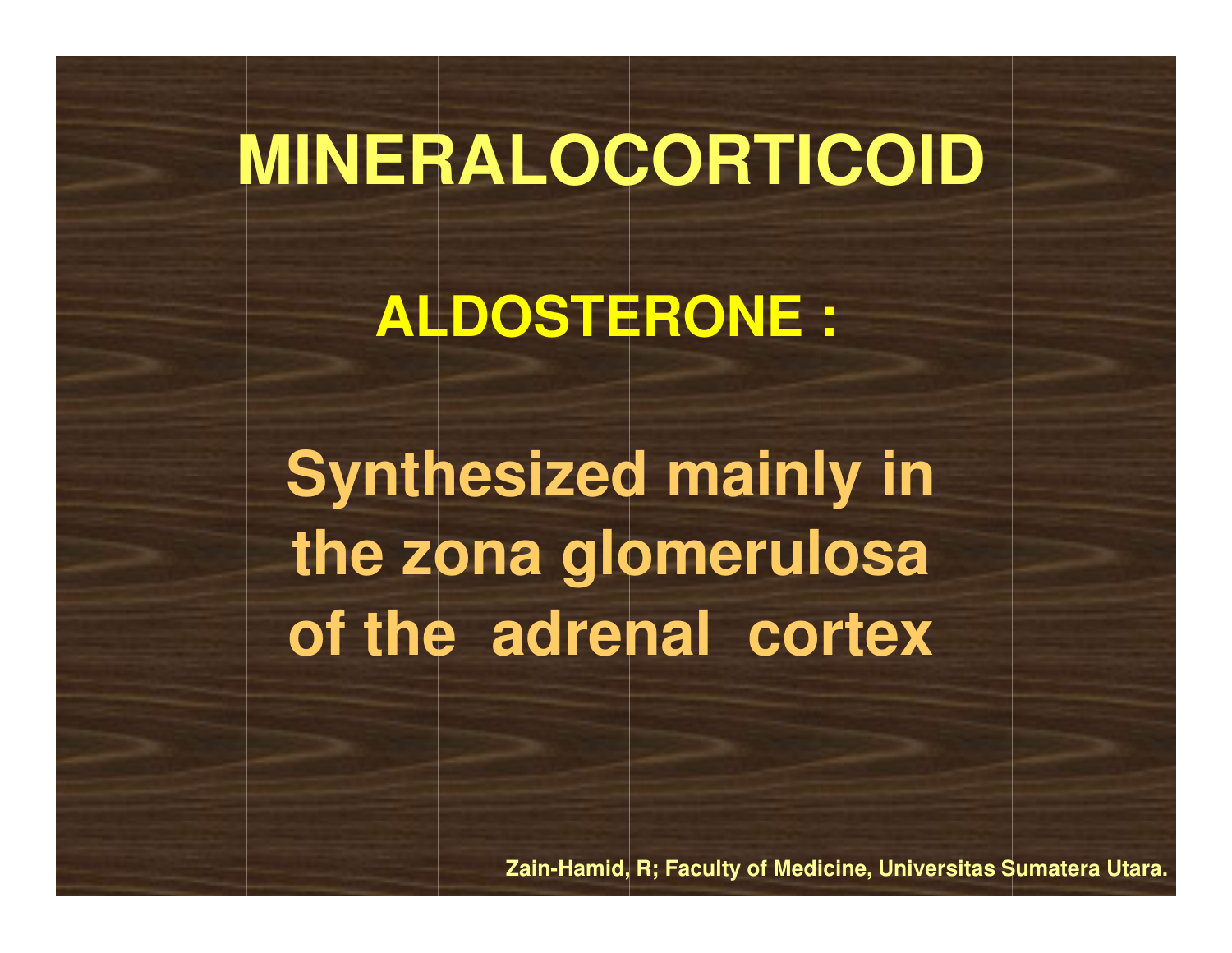### **ALDOSTERONE :**

**← Act by binding to**<br>ineralesertiesid reso **the mineralocorticoid receptor in the cytoplasma of target cell**  $\bigvee$ **collecting tubules of the kidney;** 

**specificity** → **by presence of the enzyme 11 ß hydroxysteroid dehydrogenase**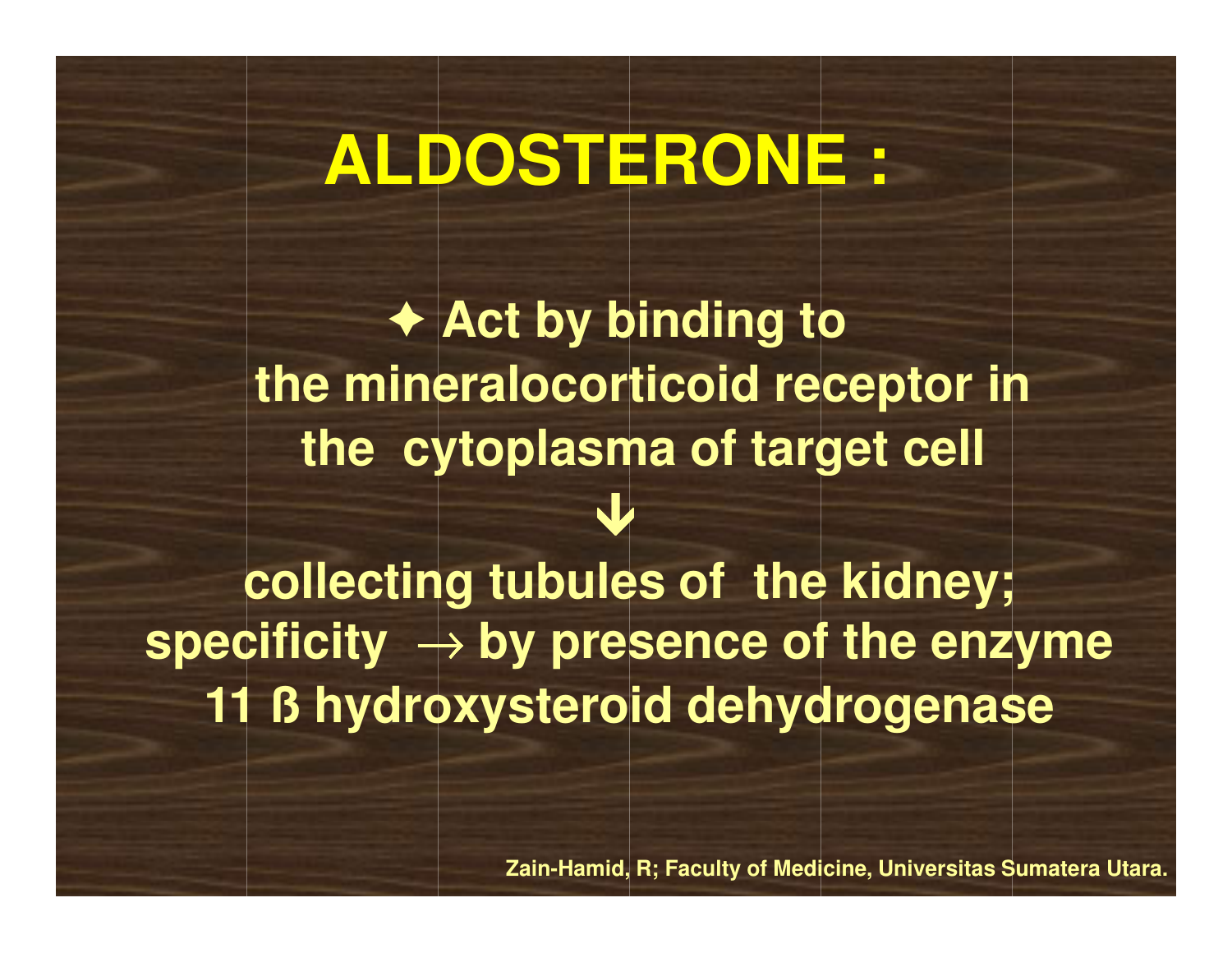### **ALDOSTERONE :**

**Metabolism is similar to that cortisol,appearing in the urine as conjugated tetrahydroaldosterone& small part is excreted free or as the 3-oxoglucoronide**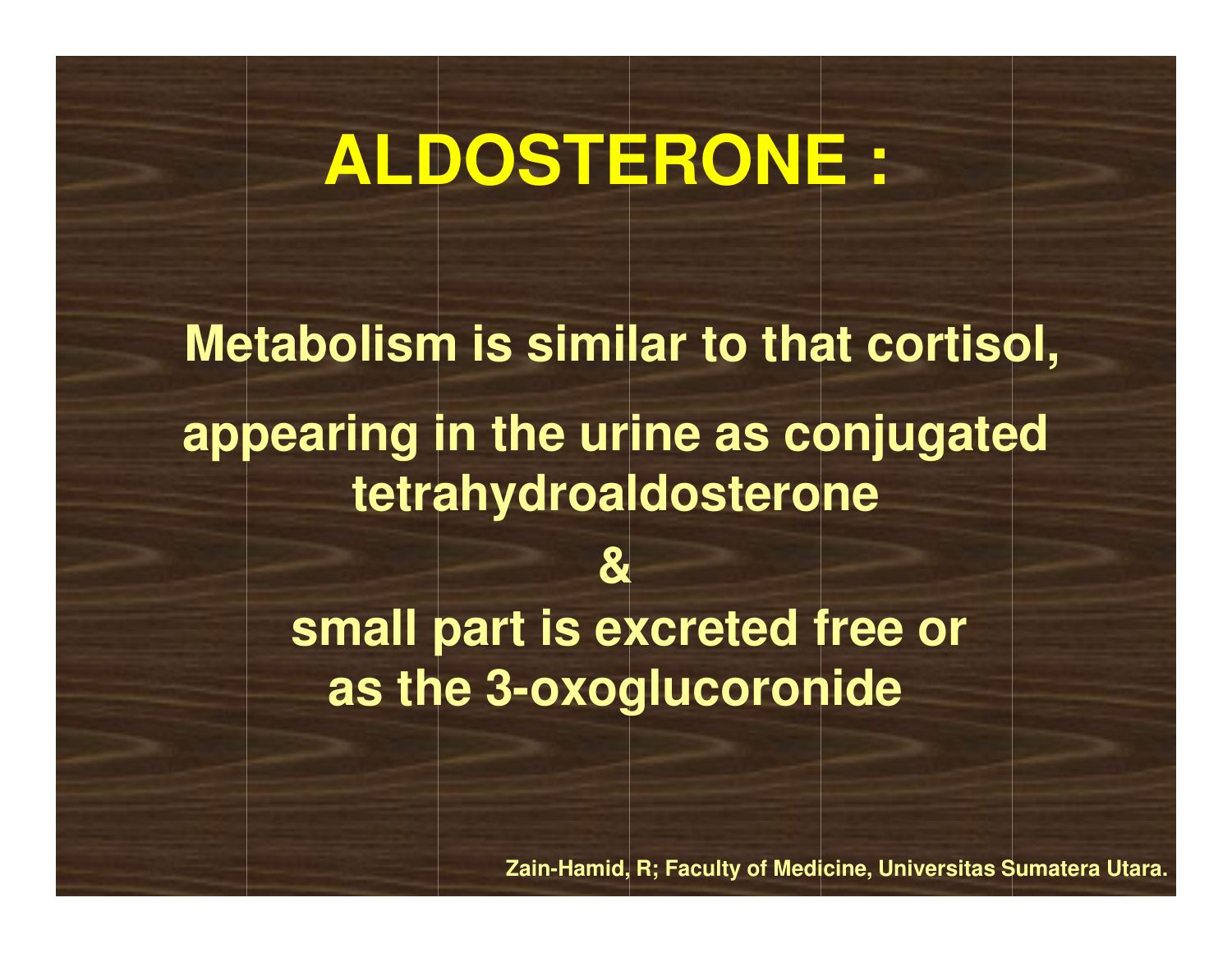### **ALDOSTERONE :**- **Promote reabsorption of sodium from urine by distal renal tubule**-**Overdosage of mineralocorticoid** $\blacklozenge$ -**Antagonist of aldosterone** →**spironolactonehypernatremia, hypokalemia, metabolic alkalosis,** ↑ **plasma volume, hypertension.**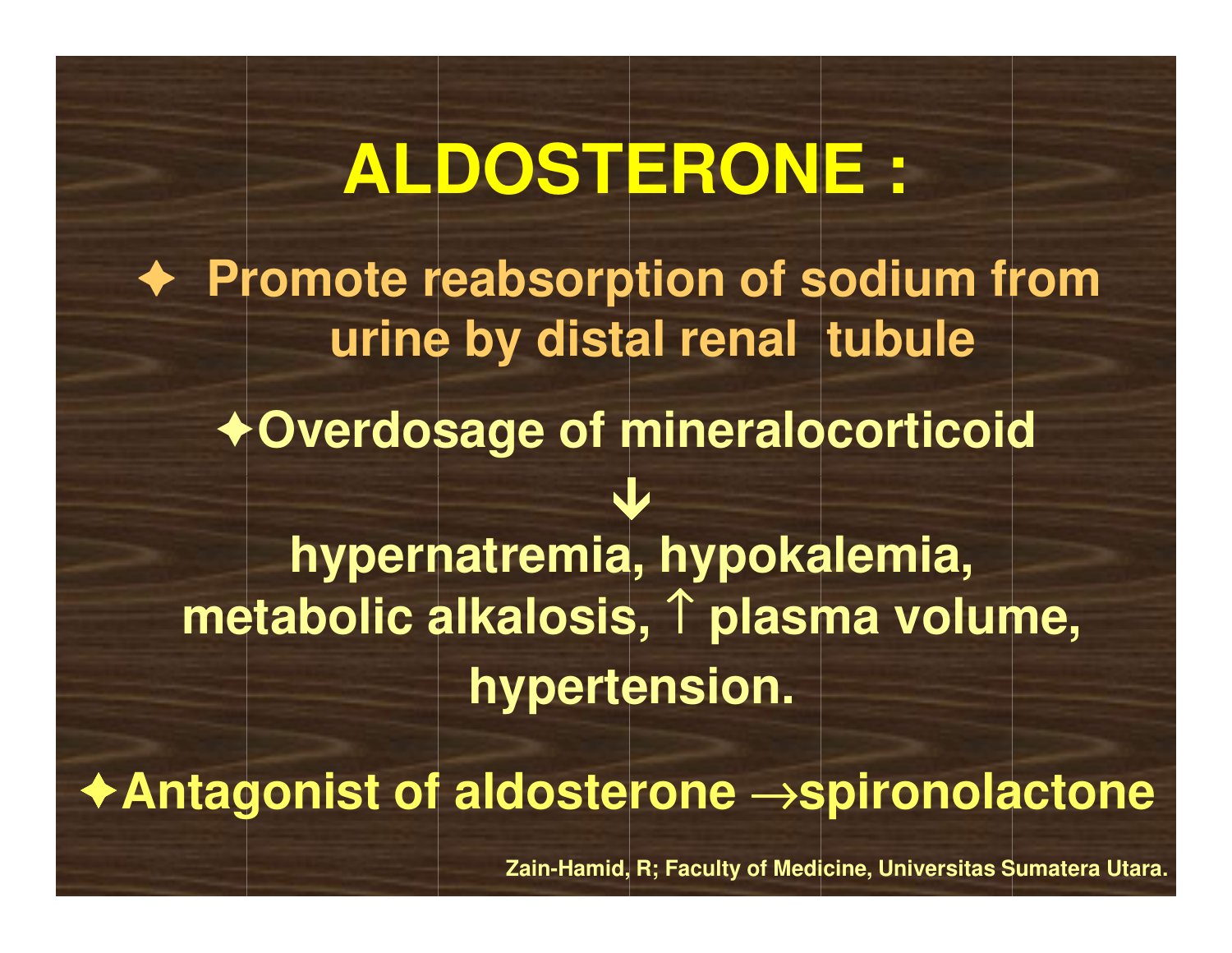### **MINERALOCORTICOIDS**

|                                  | <b>Activity</b> |                |              |                       |                           |
|----------------------------------|-----------------|----------------|--------------|-----------------------|---------------------------|
| <b>Agent</b>                     | Anti-inflam.    | <b>Topical</b> | Salt-retain. | Eq. oral<br>dose (mg) | <b>Forms</b><br>available |
| <b>Fludrocortisone</b>           | 10              | 10             | 250          | $\overline{2}$        | oral. inj, tpcl           |
| <b>Desoxycortico-</b><br>sterone | $\overline{0}$  | $\overline{0}$ | 20           |                       | inj, pellets              |
|                                  |                 |                |              |                       |                           |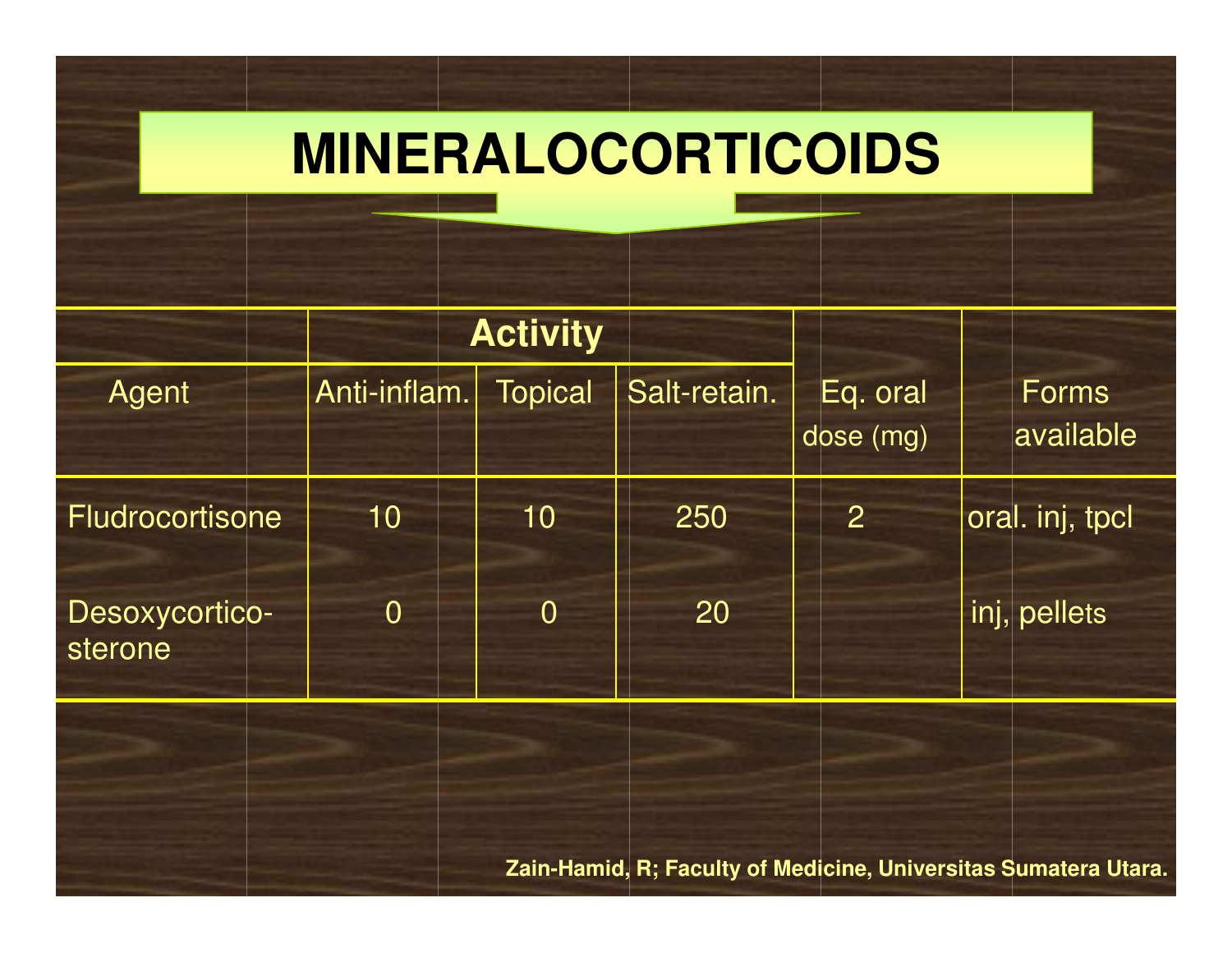#### MINERALOCORTICOIDANTAGONIST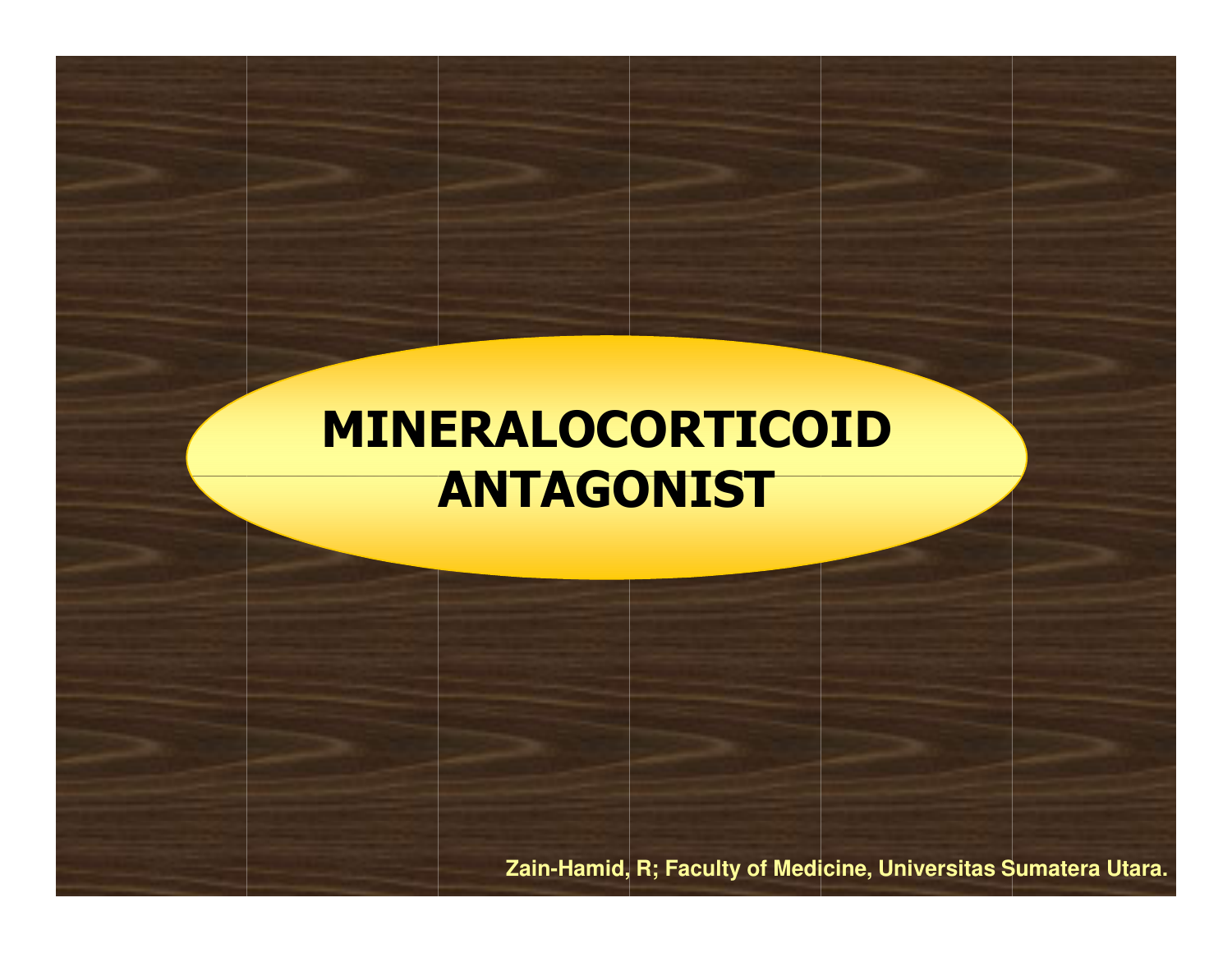### **MINERALOCORTICOID ANTAGONIST**

**Spironolactone:**- **May be useful in treatment of primary aldosteronism, hirsutism in women**

- **Potassium-sparing diuretic** 

- **Side effects: hyperkalemia, menstrual abnormalities, gynecomastia, sedation, headache, g.i.t disturbancies, skin rash**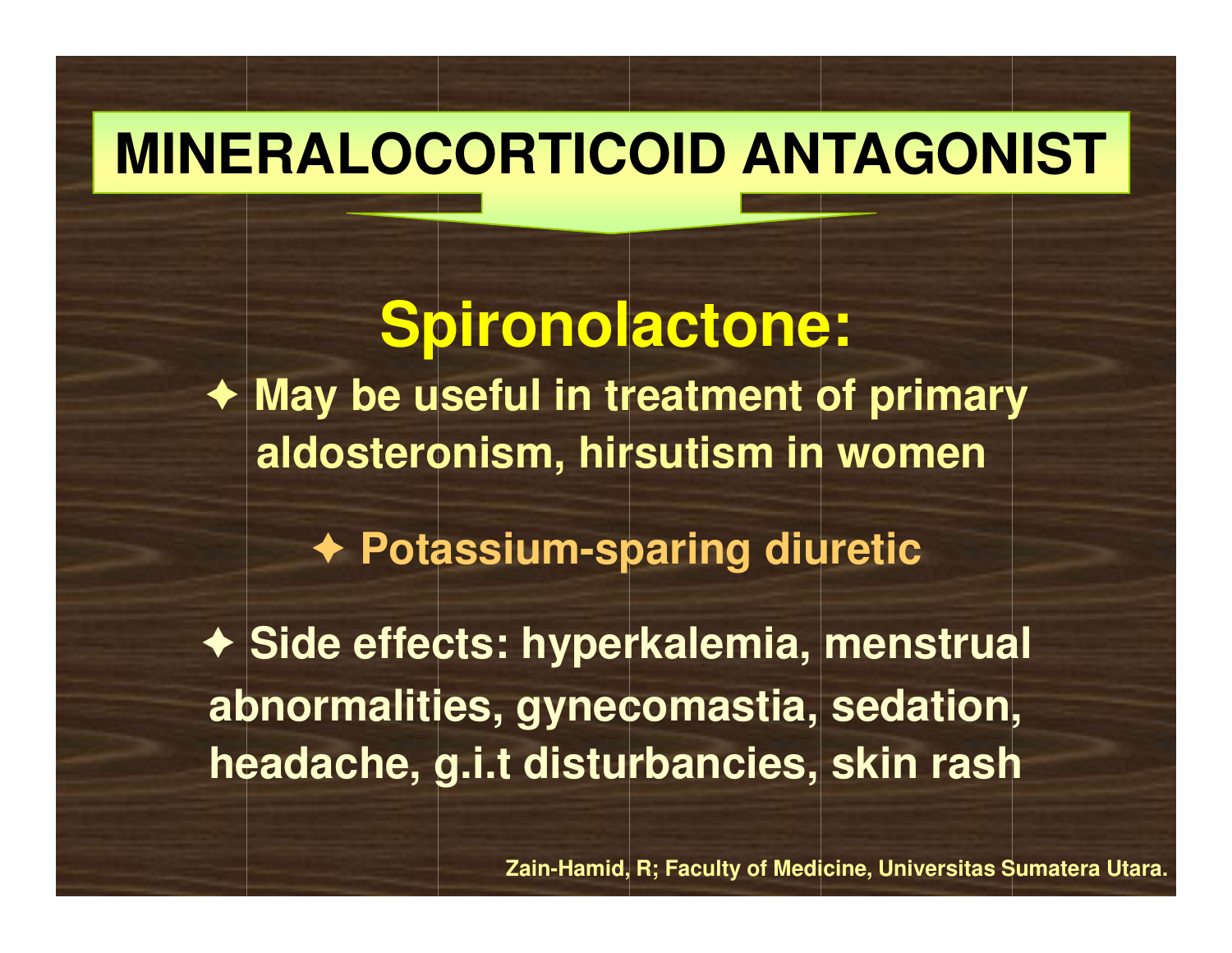

Like a solid rock is not shaken by the wind, so the wise are not moved by praise or blame (Dhammapada)